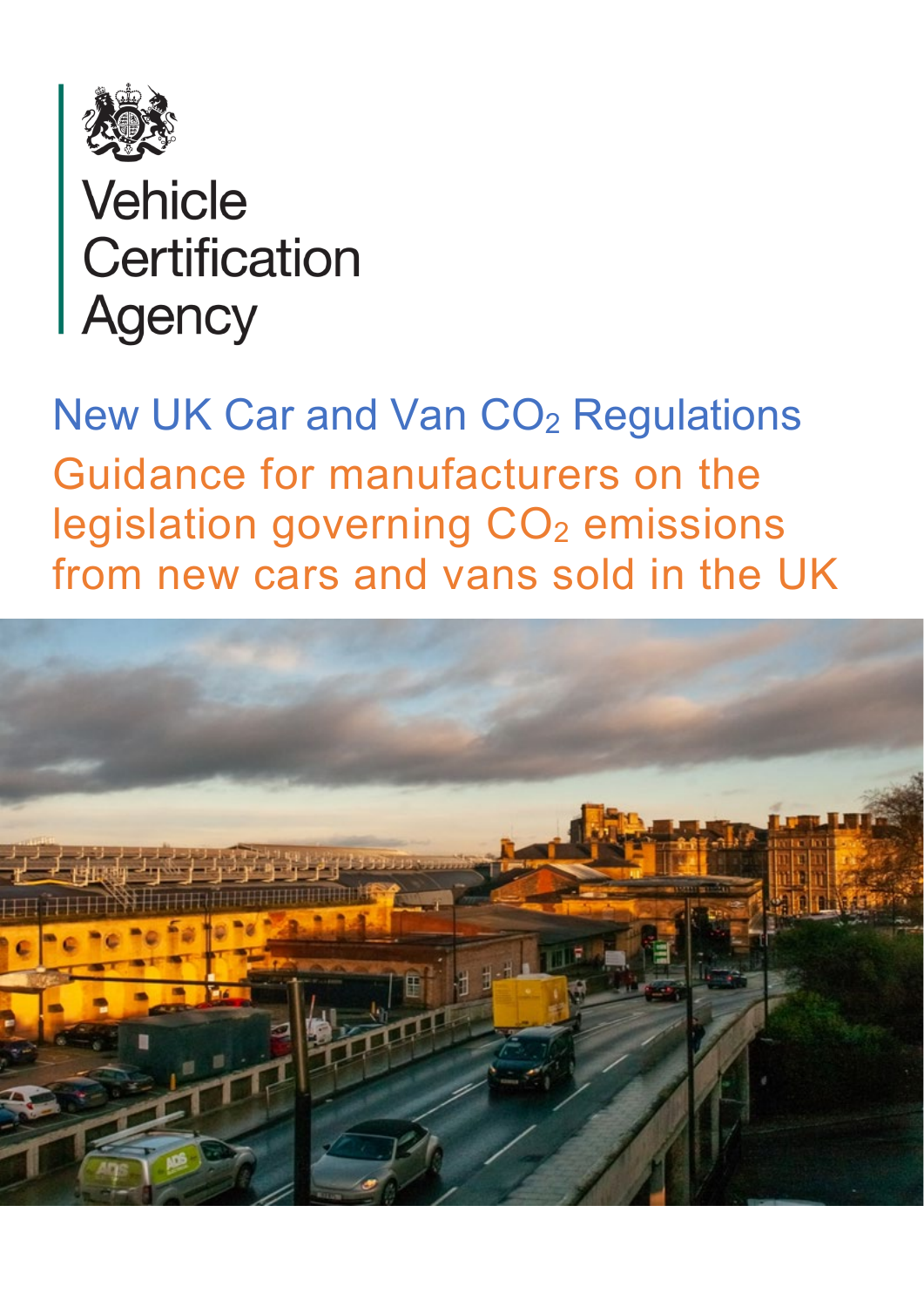The Department for Transport has actively considered the needs of blind and partially sighted people in accessing this document. The text will be made available in full on the Vehicle Certification Agency's (VCA) website. The text may be freely downloaded and translated by individuals or organisations for conversion into other accessible formats. If you have other needs in this regard, please contact the VCA.

The Vehicle Certification Agency No 1 The Eastgate Office Centre Eastgate Road Bristol BS5 6XX

Telephone 0300 330 5797 Website [www.vehicle-certification-agency.gov.uk](http://www.vehicle-certification-agency.gov.uk/) General enquiries:<https://www.vehicle-certification-agency.gov.uk/get-in-touch/>

## **OGL**

© Crown copyright 2022

Copyright in the typographical arrangement rests with the Crown.

You may re-use this information (not including logos or third-party material) free of charge in any format or medium, under the terms of the Open Government Licence. To view this licence, visit<http://www.nationalarchives.gov.uk/doc/open-government-licence/version/3/> or write to the Information Policy Team, The National Archives, Kew, London TW9 4DU, or e-mail: [psi@nationalarchives.gsi.gov.uk](mailto:psi@nationalarchives.gsi.gov.uk)

Where we have identified any third-party copyright information you will need to obtain permission from the copyright holders concerned.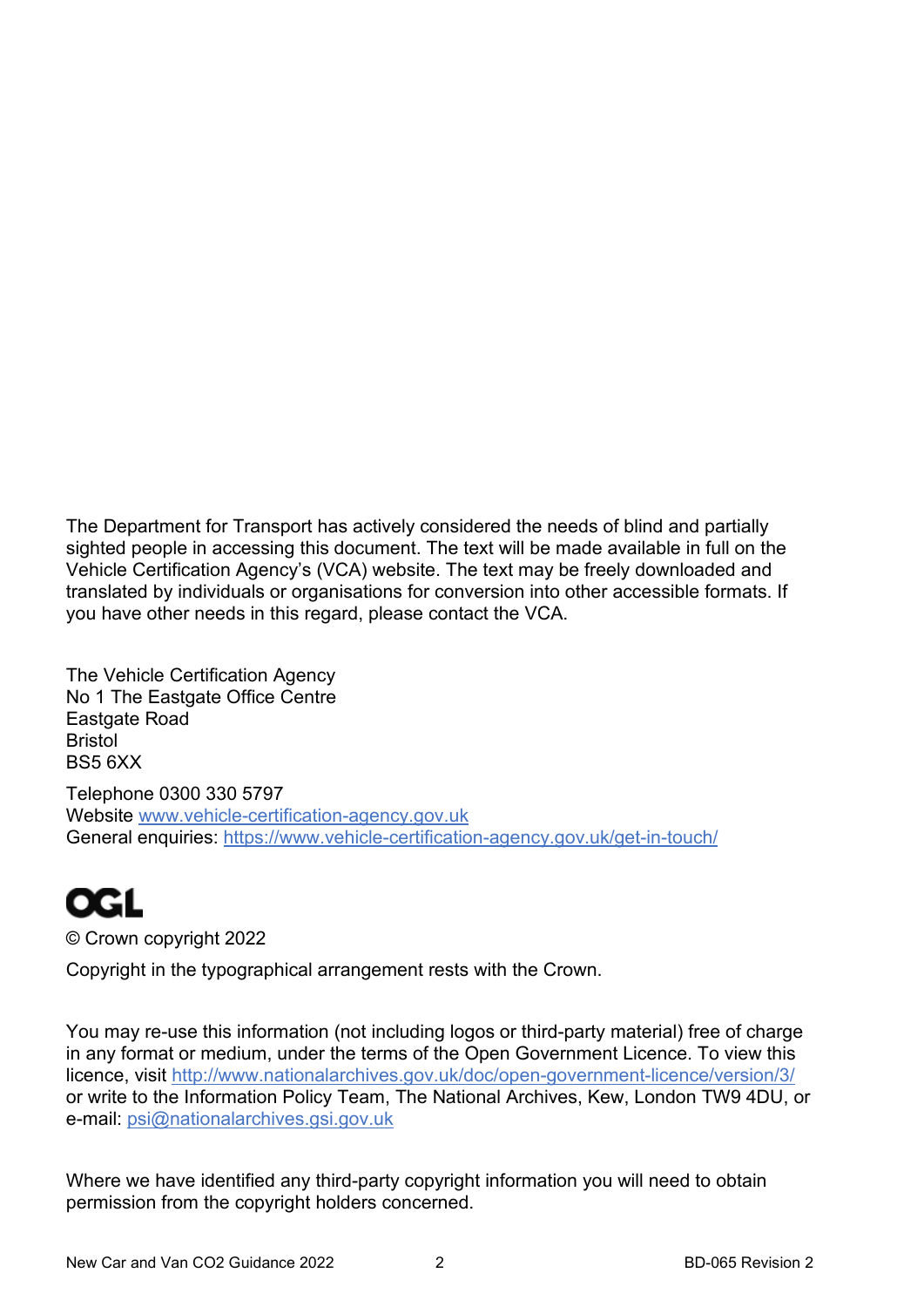### **Contents**

|  | 1. Disclaimer                                               | 6               |
|--|-------------------------------------------------------------|-----------------|
|  | 2. Legislation                                              | $\overline{7}$  |
|  | 3. Introduction                                             | 9               |
|  | EU CO <sub>2</sub> emissions reduction standard regulations | 9               |
|  | <b>EU Exit</b>                                              | 9               |
|  | Retention in UK law and corrections                         | 9               |
|  | <b>Retained EU Regulations</b>                              | 10              |
|  | <b>Retained EU Decisions</b>                                | 10              |
|  | <b>Additional retained Decisions</b>                        | 10              |
|  | <b>Repealed EU Decisions</b>                                | 11              |
|  | Repealed EU Decisions by (EU) 2020/1806                     | 11              |
|  | <b>Northern Ireland Protocol</b>                            | 12 <sup>2</sup> |
|  | Working group                                               | 13              |
|  | 4. Purpose of the guidance                                  | 14              |
|  | Who is this guidance for?                                   | 14              |
|  | Who is the manufacturer?                                    | 14              |
|  | <b>Key Contacts</b>                                         | 15              |
|  | 5. Information to be provided by manufacturers              | 16              |
|  | 6. Monitoring and reporting of emissions data               | 17              |
|  | Process - DVLA to VCA                                       | 17              |
|  | Data points to be provided                                  | 17              |
|  | Manufacturer multi-stage van data reporting requirements    | 17              |
|  | Calculation of manufacturer/pool CO <sub>2</sub> targets    | 19              |
|  | Publication of provisional data                             | 19              |
|  | Challenging the provisional dataset                         | 19              |
|  | Publication of finalised dataset                            | 20              |
|  | <b>Excess Emissions Premiums</b>                            | 20              |
|  | Appeals                                                     | 21              |
|  | Vehicles exported from UK                                   | 21              |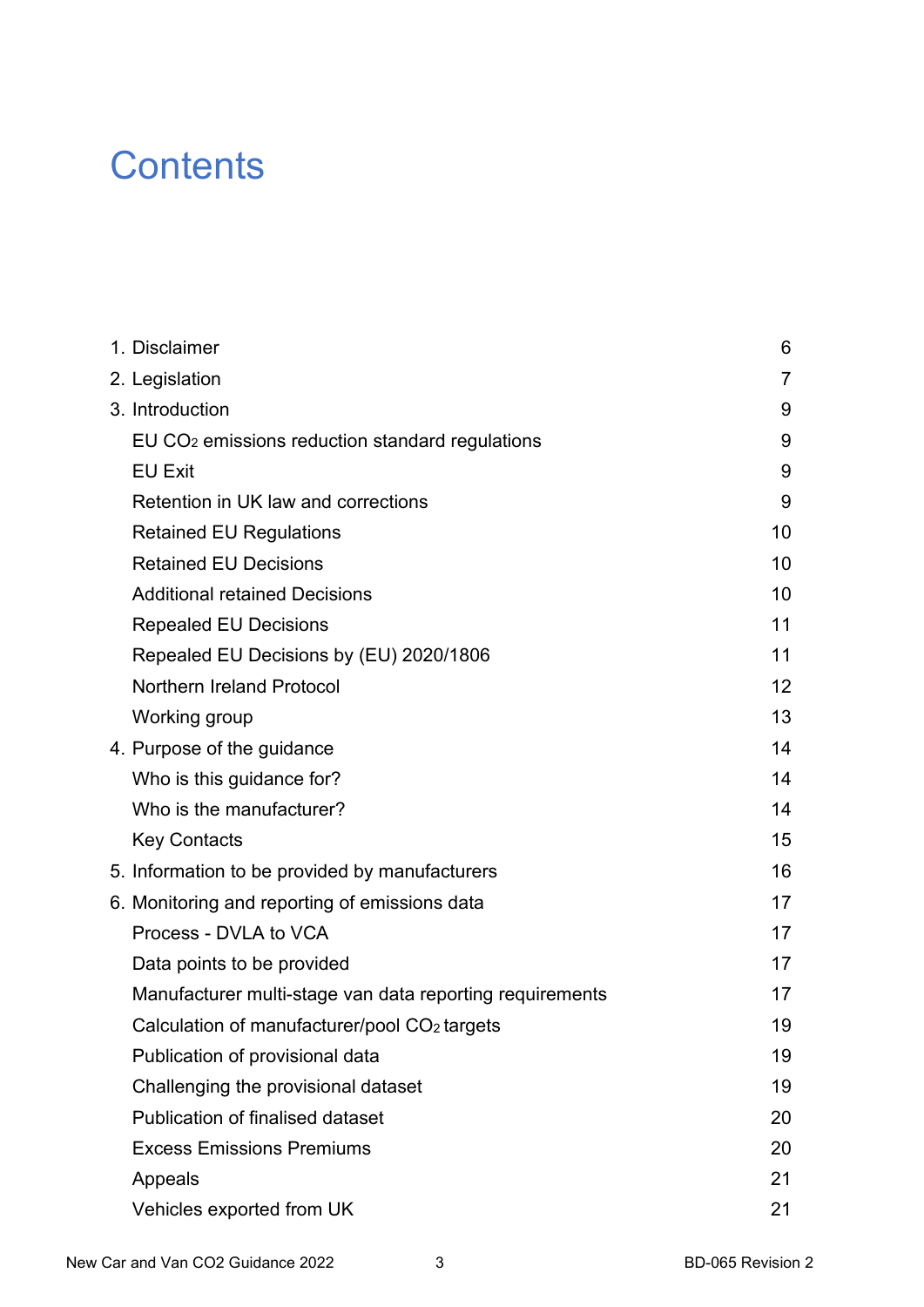|                 | 7. Calculation of emission targets and performance           | 23 |
|-----------------|--------------------------------------------------------------|----|
|                 | Methodology for targets                                      | 23 |
|                 | Methodology for performance                                  | 24 |
|                 | <b>Super-Credits</b>                                         | 24 |
|                 | Eco-Innovations                                              | 25 |
|                 | Northern Ireland Protocol                                    | 25 |
|                 | 8. Super-Credits                                             | 26 |
|                 | Super-credits in 2021 and 2022                               | 26 |
|                 | 9. Eco-Innovations                                           | 27 |
|                 | Existing Eco-Innovations approved by the European Commission | 27 |
|                 | Approved Eco-Innovations in 2021                             | 27 |
|                 | <b>New Eco-Innovations - Testing</b>                         | 28 |
|                 | New Eco-Innovations - Approval                               | 28 |
|                 | <b>Certification of Savings</b>                              | 29 |
|                 | <b>Eco-Innovation Multiplier</b>                             | 29 |
| 10 <sub>1</sub> | Pooling                                                      | 30 |
|                 | Applications                                                 | 30 |
|                 | <b>Decisions</b>                                             | 31 |
|                 | Amendments to pools                                          | 31 |
| 11.             | Derogations                                                  | 32 |
|                 | Retention of EU derogation decisions                         | 32 |
|                 | Eligibility/changes to the EU approach                       | 32 |
|                 | Niche Volume Derogations applications                        | 33 |
|                 | <b>Small Volume Derogations applications</b>                 | 34 |
|                 | De Minimis Threshold                                         | 35 |
| 12.             | Future Amendments on existing CO <sub>2</sub> regime         | 36 |
|                 | <b>Future amendments</b>                                     | 36 |
| 13.             | New regulatory CO <sub>2</sub> regime                        | 37 |
| 14.             | Contacts                                                     | 38 |
|                 | <b>DfT Contacts</b>                                          | 38 |
|                 | <b>VCA Contacts</b>                                          | 38 |
|                 | <b>DVLA Contacts</b>                                         | 38 |
|                 | <b>Vehicles Statistics</b>                                   | 38 |
| 15.             | Annex A – Information flowchart                              | 39 |
| 16.             | Annex B – Niche volume derogation thresholds                 | 40 |
| 17.             | Annex C - Small volume derogation thresholds                 | 41 |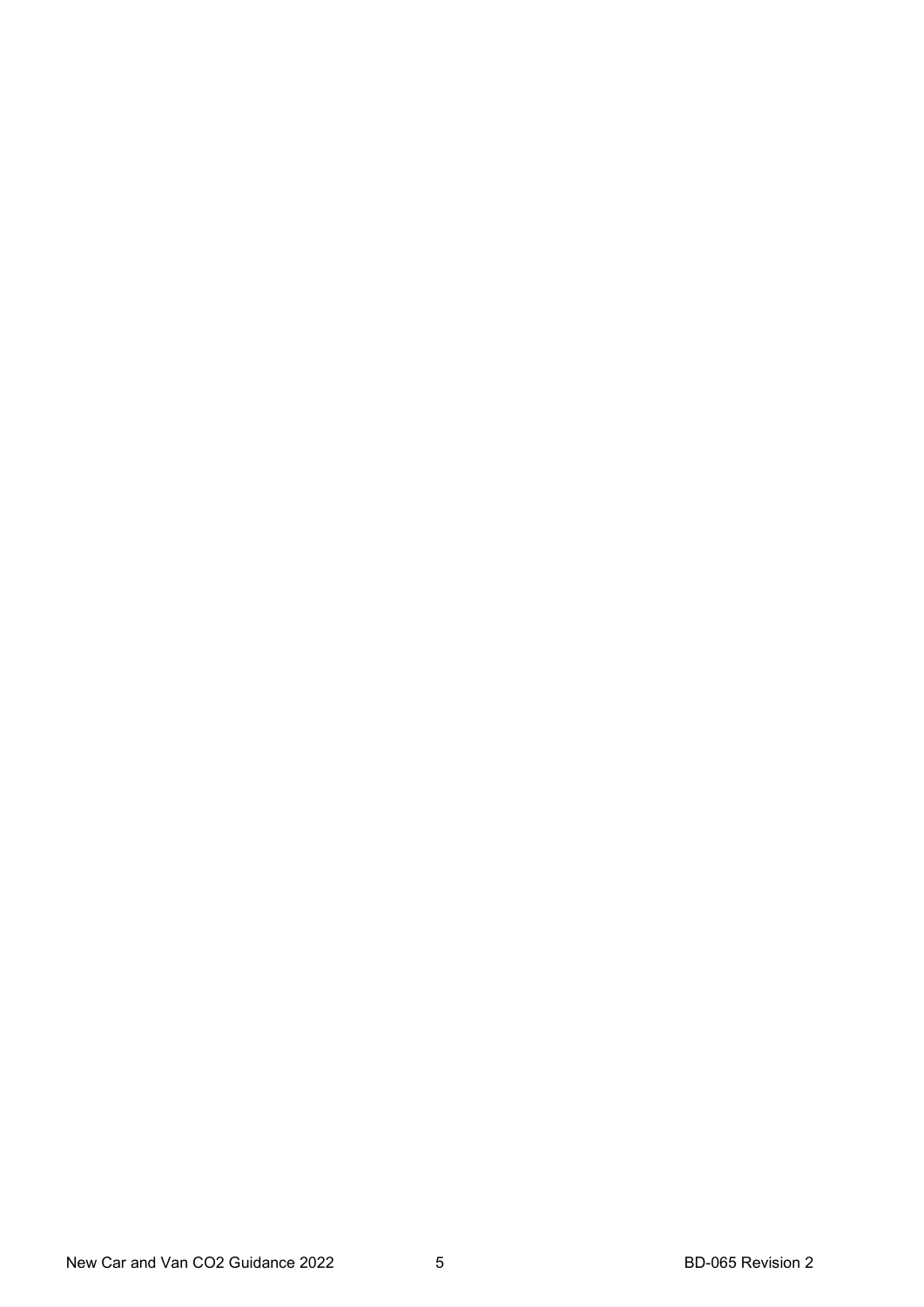## 1. Disclaimer

- 1.1 This document is intended to provide manufacturers of new cars and vans that are registered in the United Kingdom (UK) from 1 January 2021 onwards with the information that they require to meet their obligations under domestic car and van CO2 emissions regulations, section 2 outlines applicable legislation.
- 1.2 Whilst this document seeks to provide general guidance on the relevant regulations, this should not be construed as a definitive view or as a legally binding document. Ultimately the interpretation of the regulations is a matter for the United Kingdom judiciary. Where appropriate, manufacturers should obtain their own legal advice.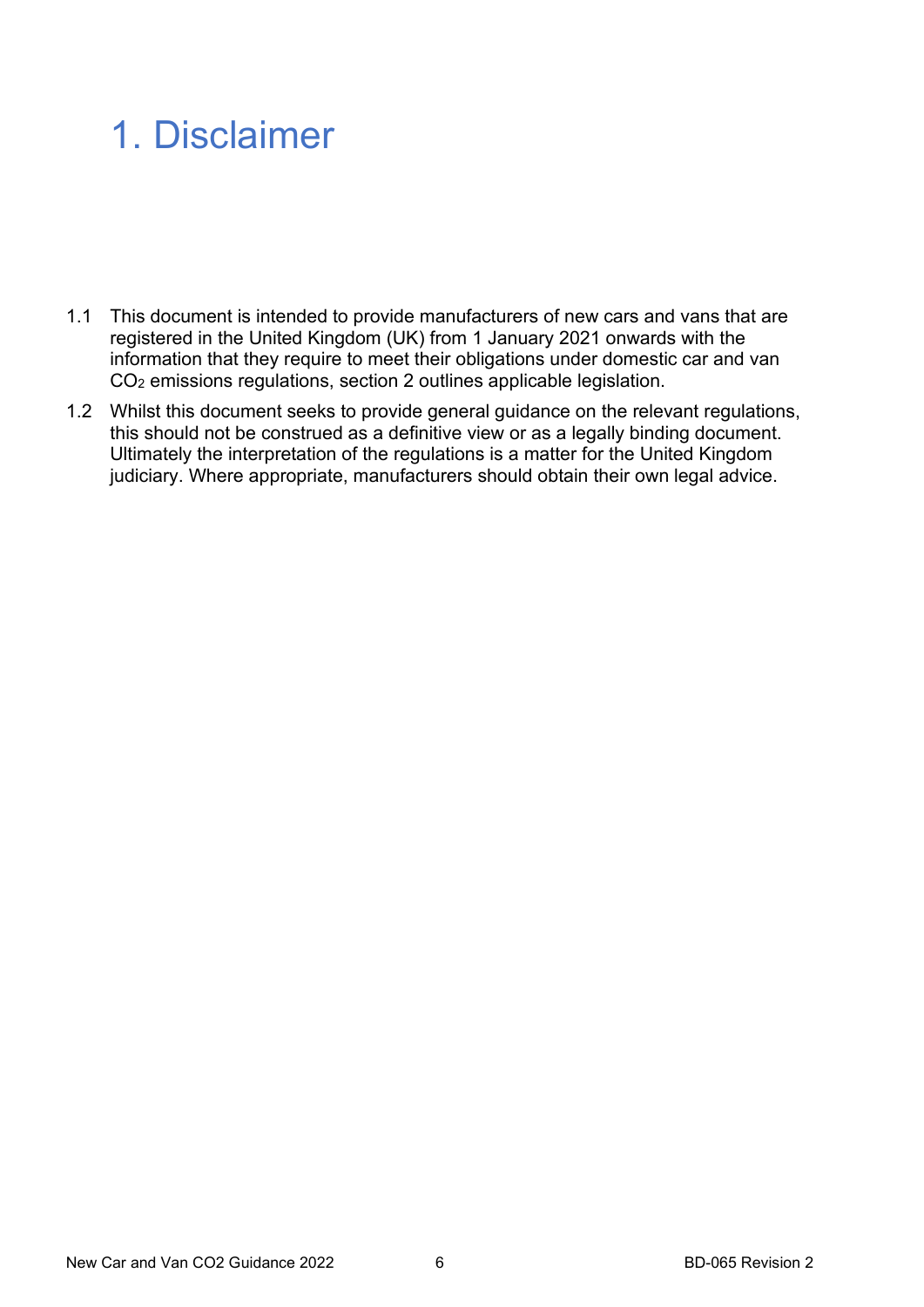## 2. Legislation

- 2.1 The Road Vehicle Emission Performance Standards (Cars and Vans) (Amendment) (EU Exit) Regulations 2019 were made on 11 March 2019. This statutory instrument (SI) was drafted as part of the UK's preparations for withdrawal from the European Union (EU) without a deal in March 2019. This SI corrected for deficiencies arising as a result of EU Regulations 443/2009, 510/2010, and a number of associated delegated regulations and implementing decisions being retained in UK law following a no deal exit from the EU. This SI will be referred to as 'SI 2019/550' throughout this document. You can find SI 2019/550 by following this link: <https://www.legislation.gov.uk/uksi/2019/550/contents/made>
- 2.2 SI 2019/550 was made following a full public consultation that ran from 6 November to 28 November 2018 and following specific engagement with affected industry stakeholders. Seven responses were received including representatives of vehicle manufacturers and environmental campaign groups. The public consultation and Government response to that consultation can be found by following this link [https://www.gov.uk/government/consultations/regulating-co2-emission-standards-for](https://www.gov.uk/government/consultations/regulating-co2-emission-standards-for-new-cars-and-vans-if-theres-no-brexit-deal)[new-cars-and-vans-if-theres-no-brexit-deal](https://www.gov.uk/government/consultations/regulating-co2-emission-standards-for-new-cars-and-vans-if-theres-no-brexit-deal)
- 2.3 The Road Vehicle Carbon Dioxide Emission Performance Standards (Cars and Vans) (Amendment) (EU Exit) Regulations 2020 were made on 1 December 2020. This SI corrected for deficiencies arising as a result of EU Regulation 2019/631 (which replaced and repealed EU Regulations 443/2009 and 510/2010 from 01 January 2020), and a number of delegated regulations and implementing decisions being retained in UK law following the end of the transition period. This SI will now on be referred to as 'SI 2020/1418' throughout this document. You can find SI 2020/1418 by following this link:

<https://www.legislation.gov.uk/uksi/2020/1418/contents/made>

- 2.4 SI 2020/1418 was made following a full public consultation that ran from 10 July to 21 August 2020 and following specific engagement with affected industry stakeholders. Eighteen responses were received including from vehicle manufacturers and environmental campaign groups. The public consultation and Government response to that consultation can be found by following this link [https://www.gov.uk/government/consultations/regulating-co2-emission-standards-for](https://www.gov.uk/government/consultations/regulating-co2-emission-standards-for-new-cars-and-vans-after-transition)[new-cars-and-vans-after-transition](https://www.gov.uk/government/consultations/regulating-co2-emission-standards-for-new-cars-and-vans-after-transition)
- 2.5 The Road Vehicle Carbon Dioxide Emission Performance Standards (Cars and Vans) (Amendment) (EU Exit) Regulations 2021 were made on 22 July 2021. On 17 December 2020, the Withdrawal Agreement Joint Committee agreed to remove references to the EU's car and van CO<sub>2</sub> regulations from the Northern Ireland Protocol, leaving Northern Ireland without regulation. This SI brought Northern Ireland into scope of the GB regulations effective from 1 September 2021, in effect creating a United Kingdom-wide regime. This SI will be referred to as 'SI 2021/898' throughout this document. You can find SI 2021/898 by following this link: <https://www.legislation.gov.uk/uksi/2021/898/contents/made>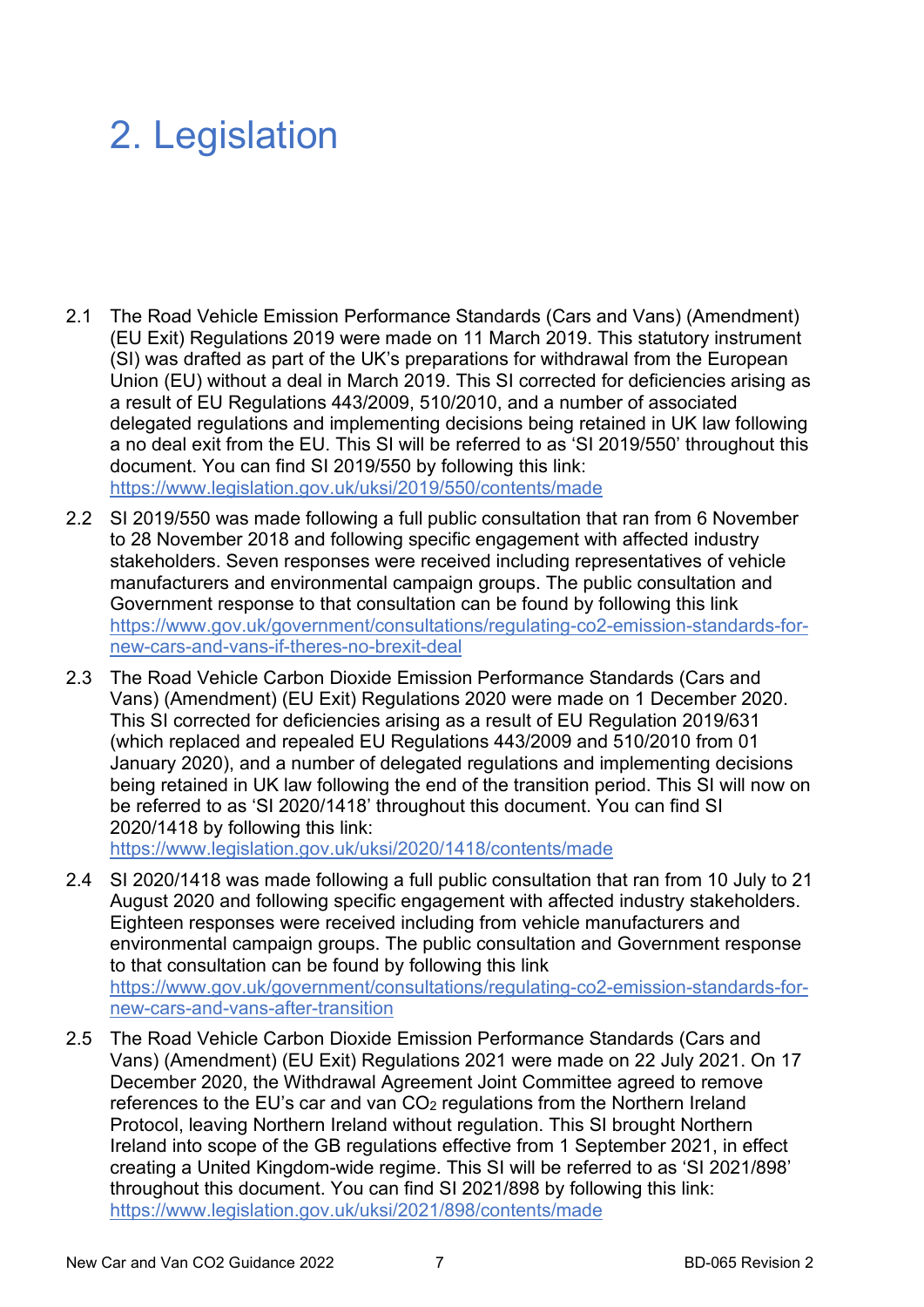2.6 The Road Vehicle Carbon Dioxide Emission Performance Standards (Cars and Vans) (Miscellaneous Amendments) Regulations 2021 were made on 14 December 2021. The amendments made in this SI were of a technical nature to ensure the continued function of the regulations and were not EU Exit-related. This SI will be referred to as 'SI 2021/1242' throughout this document. You can find SI 2021/1242 by following this link:<https://www.legislation.gov.uk/uksi/2021/1242/made>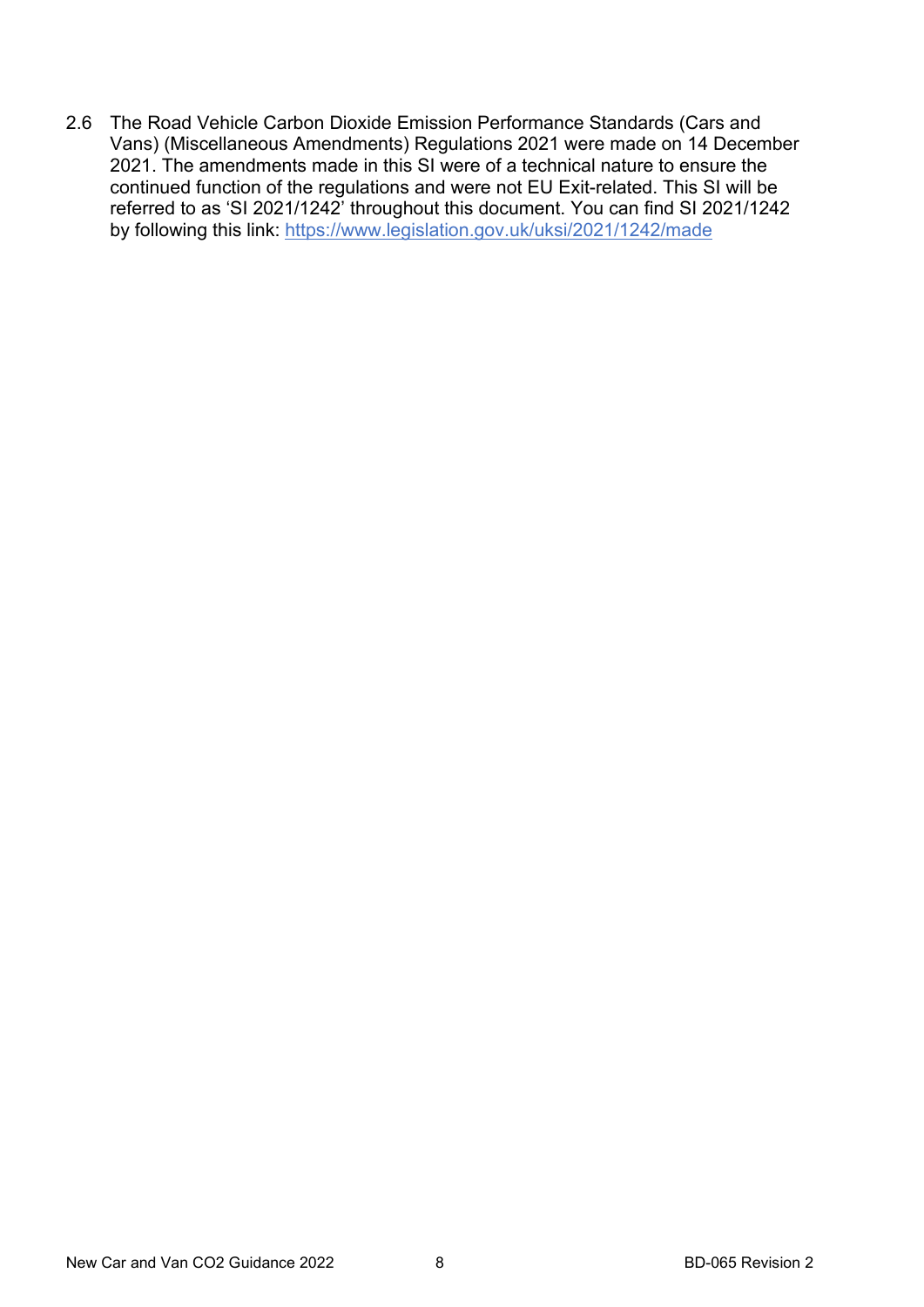## 3. Introduction

### EU CO2 emissions reduction standard regulations

- 3.1 Since 2009, EU regulations have set carbon dioxide (CO2) emission targets for new cars and since 2011 for new vans registered in the EU.
- 3.2 The latest Regulation, (EU) 2019/631, established EU-wide average CO2 performance targets for manufacturers registering new cars and vans within the EEA market. These targets are currently set at 95g CO<sub>2</sub>/km and 147g CO<sub>2</sub>/km in 2021 for cars and vans respectively. The regulation also set mandatory fleet wide average CO2 emission reduction targets of 15% in 2025 for both cars and vans and then further reductions of 31% and 37.5% in 2030 for vans and cars respectively, all from a 2021 Worldwide Harmonised Light Vehicle Test Procedure (WLTP) baseline.

#### EU Exit

- 3.3 The UK has now left the EU, and the transition period ended on 31 December 2020. To provide certainty to industry during the UK's withdrawal, Parliament agreed the European Union (Withdrawal) Act 2018 (the Withdrawal Act). This Act converted all directly applicable EU law into UK legislation at the end of the transition period.
- 3.4 Provisions within the Withdrawal Act allowed for secondary legislation to be made to correct for inoperabilities and deficiencies arising within this retained legislation. Specifically, it allowed the Government to correct provisions within EU law that do not function correctly purely as a result of the legislation being retained in UK law.
- 3.5 Two SIs, SI 2019/550, and SI 2020/1418, were subsequently made to correct inoperabilities and deficiencies from retaining EU Regulation 2019/631, and all associated delegated legislation and implementing decisions, in UK law.
- 3.6 Following the end of the transition period two further SIs, SI 2021/898, and SI 2021/1242, were made. SI 2021/898 brought Northern Ireland into scope of the initially GB-wide regulations, in effect creating a UK-wide regime. SI 2021/1242 made technical amendments to the regulations and is unrelated to EU exit.
- 3.7 These regulations and implementing decisions, along with the above four SIs, now regulate CO2 emissions from newly registered cars and vans in the UK.

#### Retention in UK law and corrections

3.8 At 23:00 on 31 December 2020, the Withdrawal Act copied across the entire EU acquis (body of EU law) into UK law. At the same time the two statutory instruments, SI 2019/550, and SI 2020/1418 came into effect.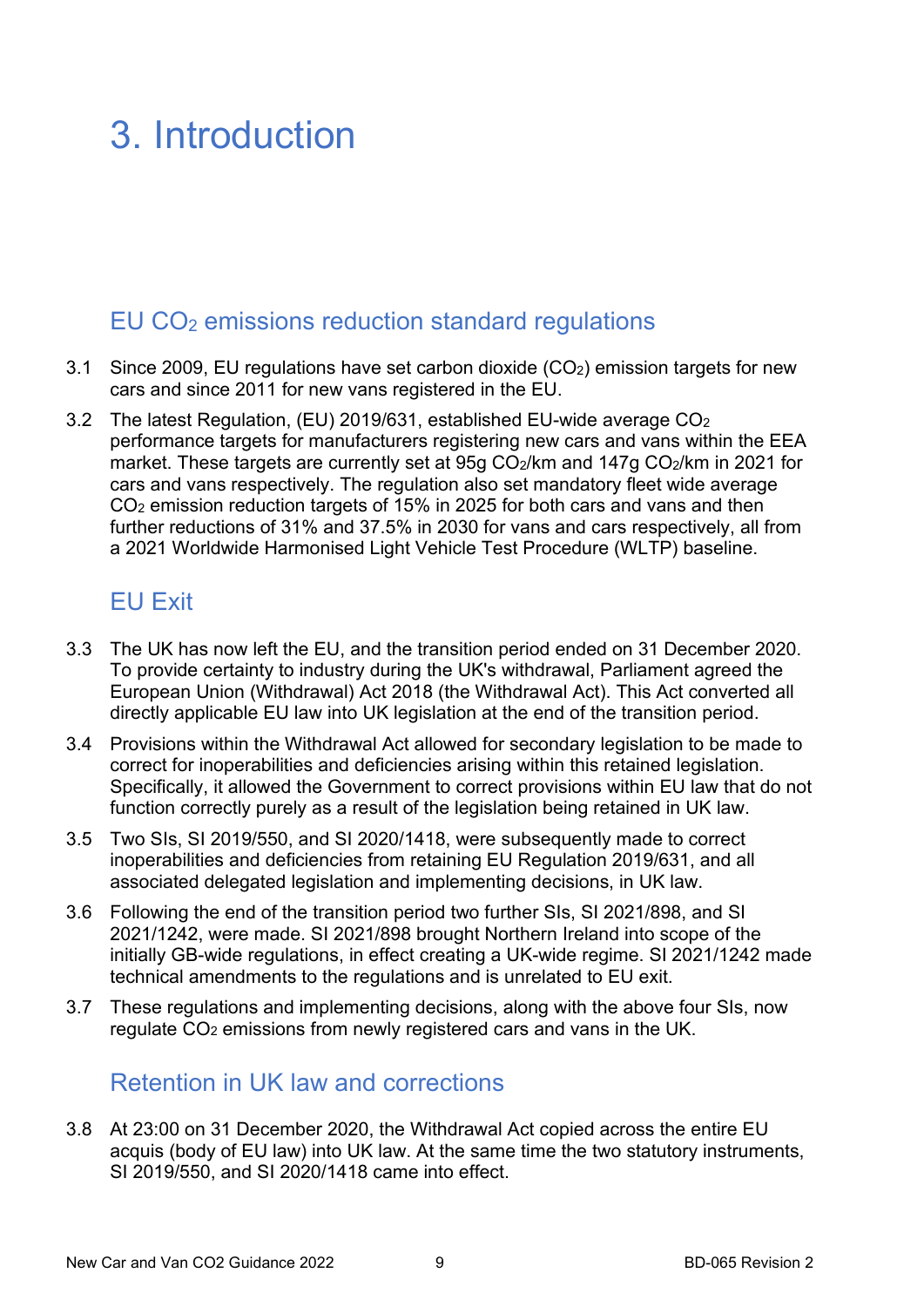3.9 The regulations were retained as they stood at 23:00 on 31 December 2020. Any further amendments made to these EU regulations by the European Commission will not be automatically copied into UK law.

### Retained EU Regulations

- 3.10 The following EU regulations pertaining to new car and van  $CO<sub>2</sub>$  emissions standards were retained in UK law on 31 December 2020, and subsequently amended by either SI 2019/550 or SI 2020/1418:
	- 2019/631
	- 1014/2010
	- 63/2011
	- 725/2011
	- 293/2012
	- 114/2013
	- 427/2014
	- 2017/1152
	- 2017/1153
- 3.11 Where this guidance refers to the above EU regulations, it is referring to the regulations as they have been amended by either SI 2020/1418 or SI 2019/550.

#### Retained EU Decisions

- 3.12 The following EU implementing decisions relating to the approval of eco-innovations, were retained in UK law on 31 December 2020, and subsequently amended by either SI 2019/550 or SI 2020/1418:
	- 2020/174
	- 2020/1167
	- 2020/1232

Where this guidance refers to the above EU decisions, it is referring to the decisions as amended by either SI 2019/550 or SI 2020/1418.

#### Additional retained Decisions

3.13 The following implementing decisions were retained at the end of the transition period, however, were adopted by the EU after SI 2020/1418 was laid before Parliament. These have therefore not yet been corrected to function in UK law. Our approach is that any vehicle registered with any of the below eco-innovations will receive credit for that eco-innovation and will be unaffected. We intend to operationalise the below implementing decisions in UK law at the earliest possible opportunity.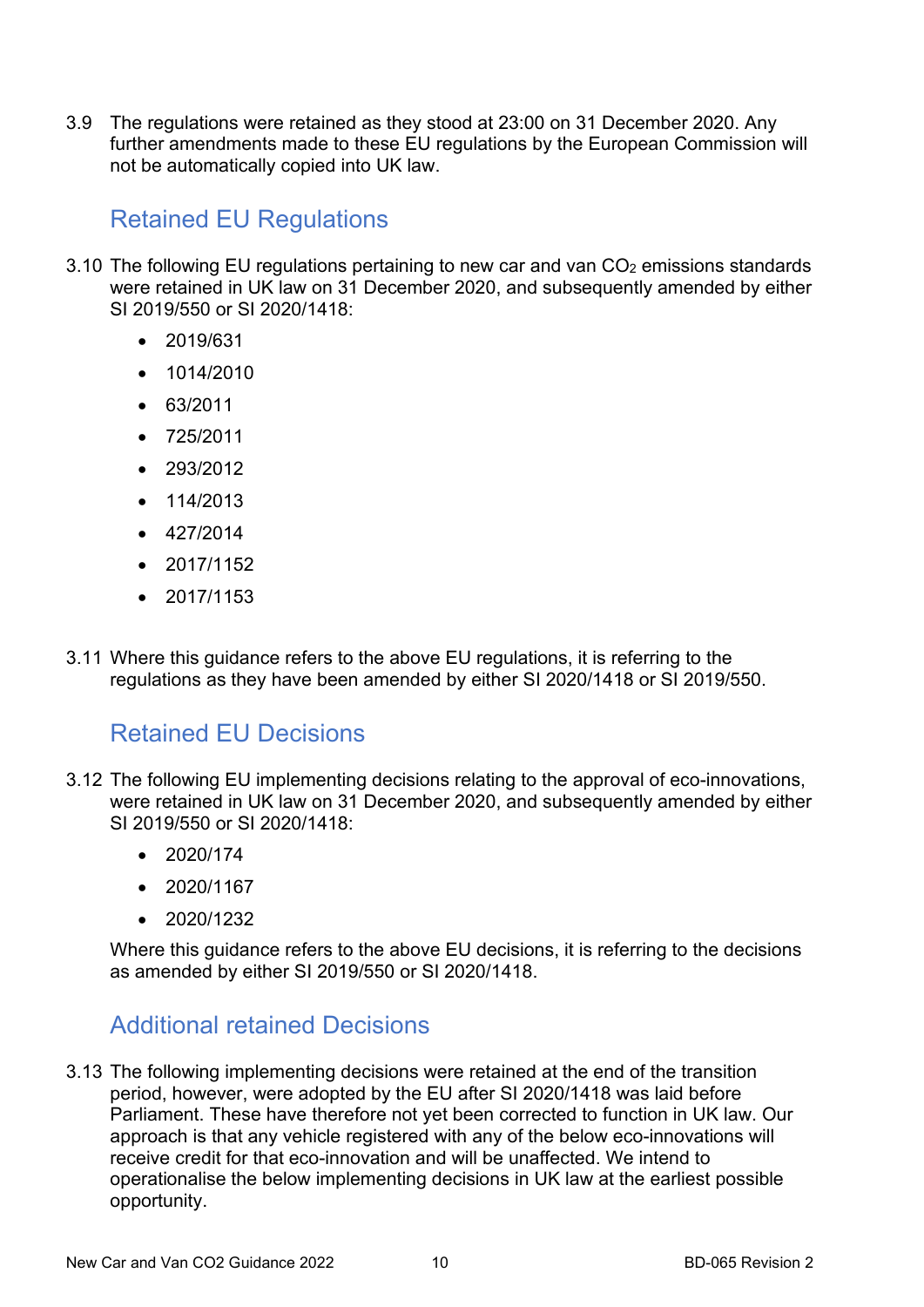- 2020/1806
- 2020/1714
- 2020/1339 as amended by 2020/1714
- 2019/1119 as amended by 2020/1714

#### Repealed EU Decisions

- 3.14 The following implementing decisions were eligible to be retained and corrected in UK law, however, have been repealed by SI 2019/550. They were repealed because they related to the collection of excess emissions premiums in line with the EU treaties, which no longer apply in the UK.
	- 2012/99/EU
	- 2012/100/EU

### Repealed EU Decisions by (EU) 2020/1806

- 3.15 The following implementing decisions were repealed by Implementing Decision 2020/1806, effective as of 1 January 2021. As 2020/1806 was retained in UK law, this also means that the following implementing decisions were retained following the end of the transition period, and were subsequently repealed in UK law as 1 January 2021.
	- 2013/128/EU
	- 2013/341/EU
	- 2013/451/EU
	- 2013/529/EU
	- 2014/128/EU
	- 2014/465/EU
	- 2014/806/EU
	- 2015/158
	- 2015/206
	- 2015/279
	- 2015/295
	- 2015/1132
	- 2015/2280
	- 2016/160
	- 2016/265
	- 2016/362
	- 2016/587
	- 2016/588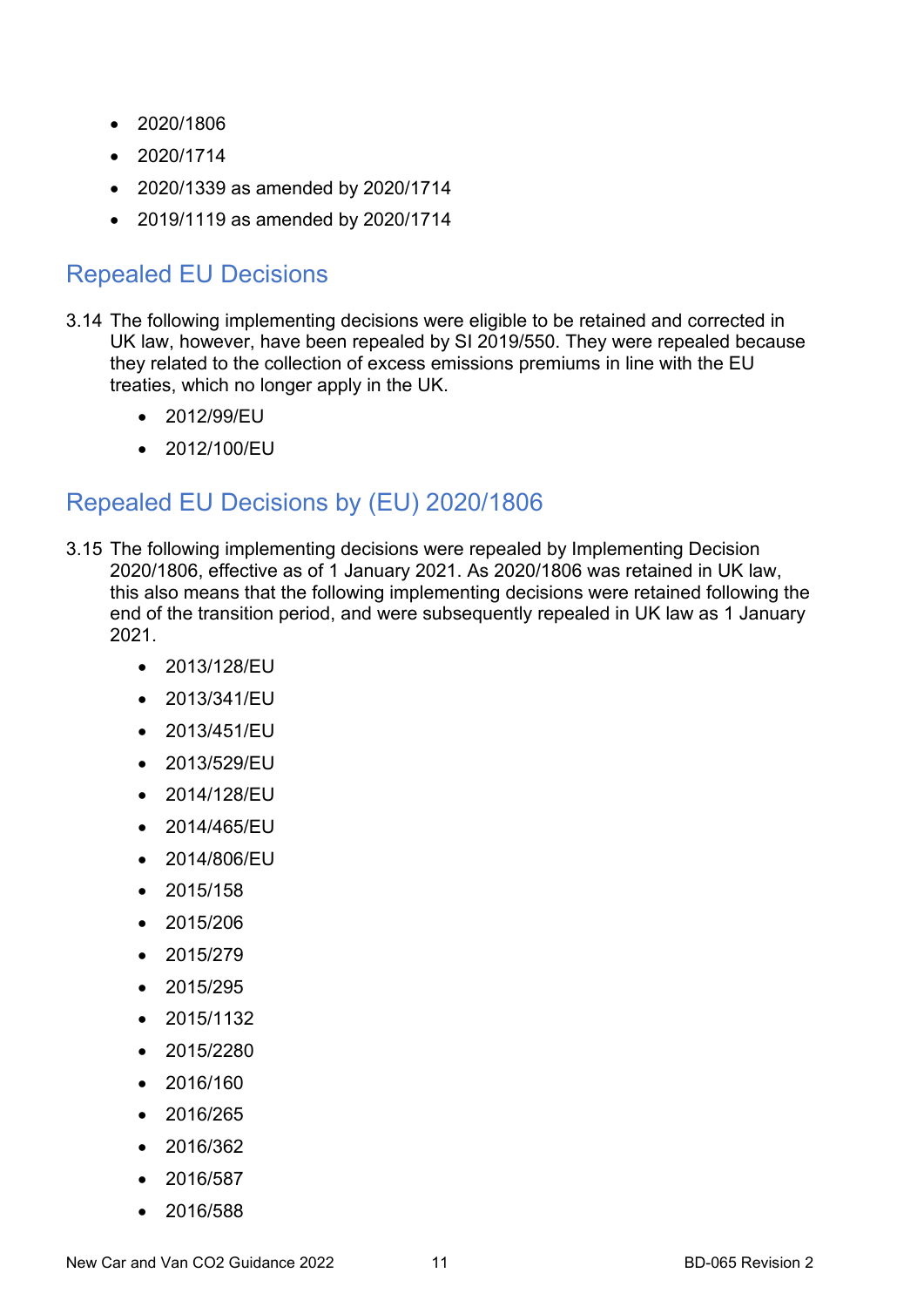- 2016/1721
- 2016/1926
- 2017/785
- 2017/1402
- 2018/1876
- 2018/2079
- 2019/313
- 2019/314
- 2019/1861
- 2020/728
- 2020/759
- 2020/1102
- 2020/1168
- $2020/1222$

#### Northern Ireland Protocol

- 3.16 Regulations (EC) 443/2009 and (EU) 510/2011 were originally listed in Annex 2 of the Northern Ireland Protocol (the Protocol). As Regulation (EU) 2019/631 was a successor regulation, it was also deemed to be in scope of the Protocol.
- 3.17 As a result, it was intended that vehicles registered for use in Northern Ireland would continue to be captured by the EU regime, so the retained version of the regulation was corrected to set obligations in GB only.
- 3.18 On 17 December 2020, the Withdrawal Agreement Joint Committee agreed the first amendments to the Protocol following its introduction. One of these amendments removed the references to Regulation (EU) 443/2009 and Regulation (EU) 510/2011 from the Protocol, effective from 18 December 2020. As a successor regulation, this also meant that Regulation (EU) 2019/631, was also no longer classed as being in scope of the Protocol.
- 3.19 This amendment meant that, following the end of the transition period, the EU regulations would not apply in Northern Ireland, allowing the UK Government to enforce carbon dioxide emissions standards on newly registered cars and vans in Northern Ireland instead.
- 3.20 SI 2021/898 was made on 22 July 2021 and brought Northern Ireland, and therefore cars and vans registered in Northern Ireland, in scope of the regulations effective from  $1<sup>st</sup>$  September 2021. This in effect created a UK wide car and van  $CO<sub>2</sub>$  emission reduction regime.
- 3.21 Legislation cannot apply retrospectively, therefore all vehicles that were registered with the DVLA in Northern Ireland from 1 January 2021 to 30 August 2021 are not in scope of the regulation. This means all calculations using 2021 data including, but not limited to, the specific emissions reference target; specific emissions target; and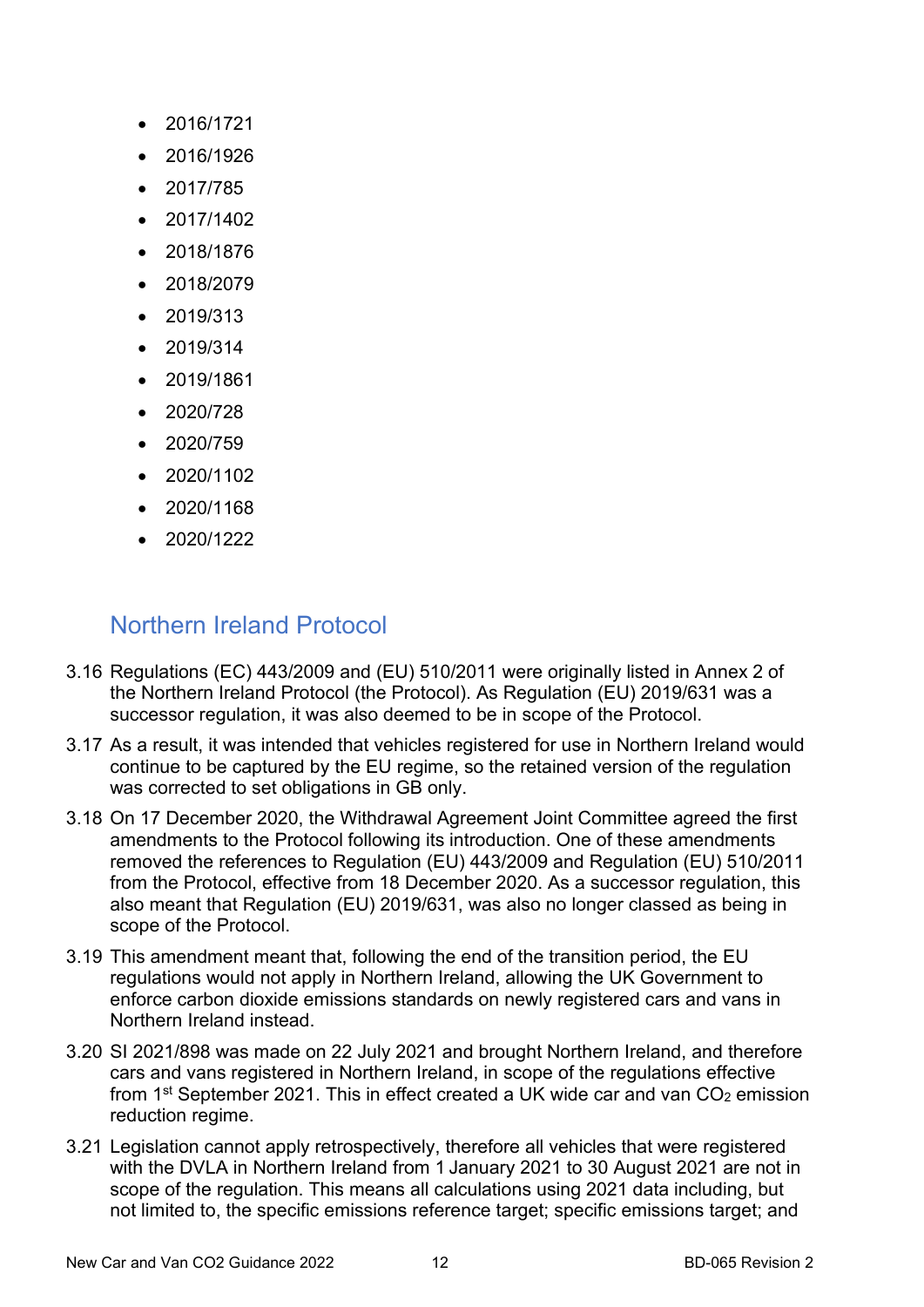2021 baseline data, will use registration data from GB plus Northern Ireland from 1 September.

- 3.22 The above conditions are covered in Articles 2(2) and 2(5) of 2019/631 as amended by SI 2020/1418. With regard to Northern Irish registrations and Article 2(2), prior to 1 September if a vehicle is registered in Northern Ireland and is then subsequently exported to GB within 3 months of that initial registration, that vehicle is in scope of the regulation and its  $CO<sub>2</sub>$  emissions will count towards manufacturers' emissions totals for 2021.
- 3.23 This is the same if the vehicle is exported from Northern Ireland to elsewhere in the EU 27 + Norway and Iceland. With regard to Article 2(5), prior to 1 September if a vehicle is registered in GB and then is subsequently exported to Northern Ireland within 3 months it will not count towards any  $CO<sub>2</sub>$  emissions. The EU does not have an equivalent provision.

#### Working group

- 3.24 During the UK car and van CO2 regulations workshop held on 30 March by the Vehicle Certification Agency (VCA) and the Department for Transport (DfT), stakeholders agreed it would be beneficial to set up a working group to discuss the UK car and van CO<sub>2</sub> regulations.
- 3.25 This working group has met twice, once in September 2021 to discuss the Green Paper on the UK's new future regulatory CO<sub>2</sub> regime and in December to discuss obligations under the existing CO<sub>2</sub> regulations.
- 3.26 It is expected the working group will meet quarterly to discuss any and all changes to the existing regime and the formation of the future regime. Please contact [environmental.strategy@dft.gov.uk](mailto:environmental.strategy@dft.gov.uk) if you would like to attend these meetings and are not currently contacted.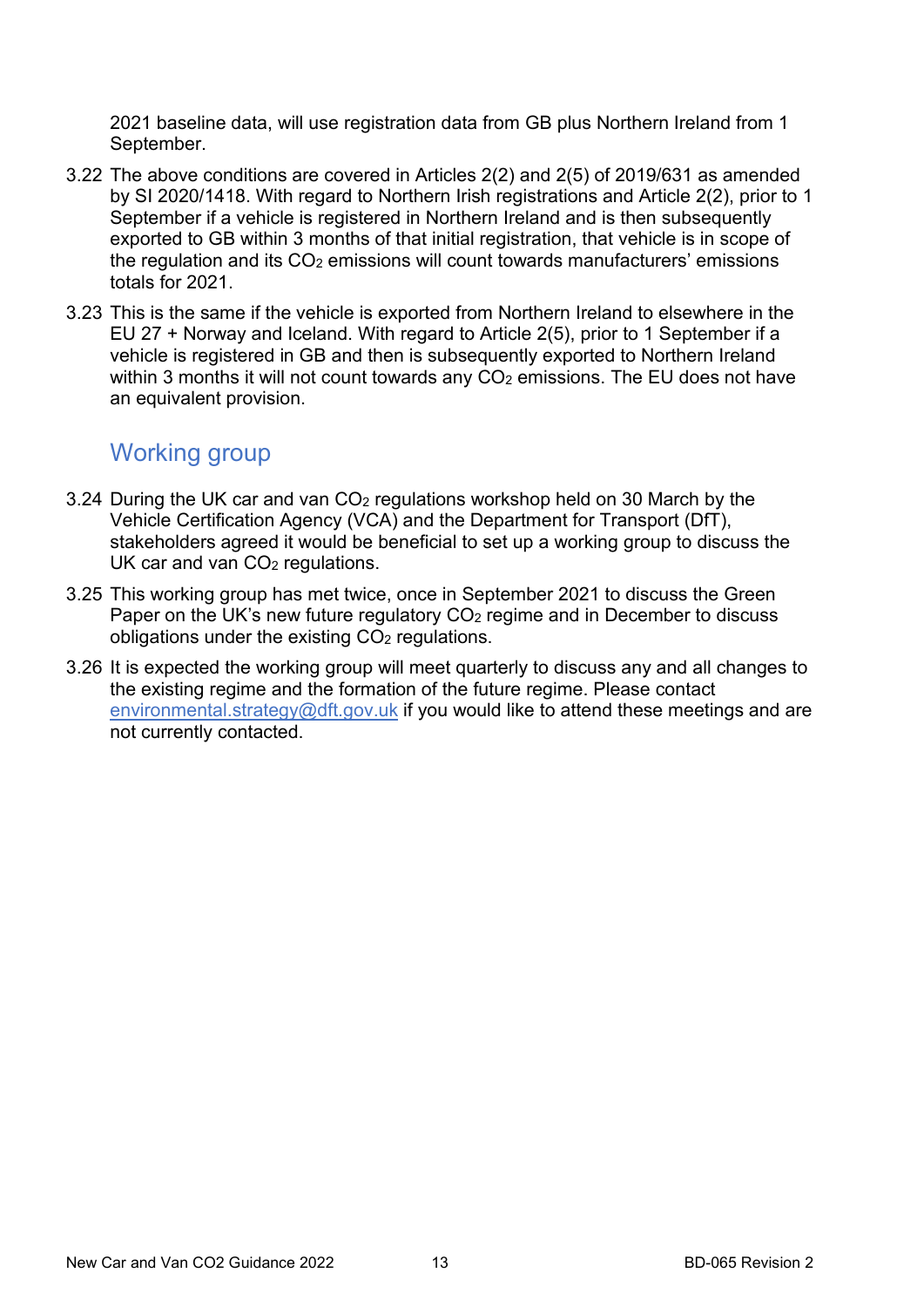## 4. Purpose of the guidance

- 4.1 This guidance has been produced by the DfT and the VCA (who are 'the enforcement authority' on vehicle CO2 regulation). This document is intended to provide manufacturers of cars and vans that are registered in the United Kingdom after 1 January 2021 with the information they need to meet their obligations under the UK's car and van  $CO<sub>2</sub>$  emissions regulations.
- 4.2 Whilst this document seeks to provide general guidance on the relevant regulations, this should not be construed as a definitive view as ultimately the interpretation of the regulations is a matter for the United Kingdom judiciary.
- 4.3 Where appropriate, manufacturers should obtain their own legal advice.
- 4.4 This document will be kept under review and may be amended from time to time based on user experience, feedback, and changes to the regulatory regime.

#### Who is this guidance for?

- 4.5 This guidance is aimed at vehicle manufacturers that register new cars and vans with the Driver and Vehicle Licensing Agency (DVLA) for use in the UK. This will include vehicle manufacturers who are based outside of the UK, but either import or sell and register vehicles for use in the UK.
- 4.6 This guidance covers the process for new vehicle eco-innovations, pooling and derogation applications. This will be of interest to vehicle parts manufacturers and parts suppliers who may wish to have particular vehicle technologies approved for use as CO2 reducing technologies on vehicles registered in the UK.

#### Who is the manufacturer?

- 4.7 As defined in Regulation 2019/631, the manufacturer is the 'person or body responsible to the approval authority for all aspects of the European Community (EC) type approval procedure in accordance with Directive 2007/46/EC and for ensuring conformity of production'.
- 4.8 In the UK, a 'provisional' type approval system currently applies in respect of vehicles registered in GB. This means that a vehicle must first obtain EU type approval, and then apply for 'provisional' type approval in GB.
- 4.9 Therefore, the person or body responsible for obtaining that EU type approval shall be considered to be the manufacturer in respect of the UK CO<sub>2</sub> emissions regulation.
- 4.10 It is expected that the UK will move to a full type approval system in 2022. This definition will be subject to review when this new type approval system is developed.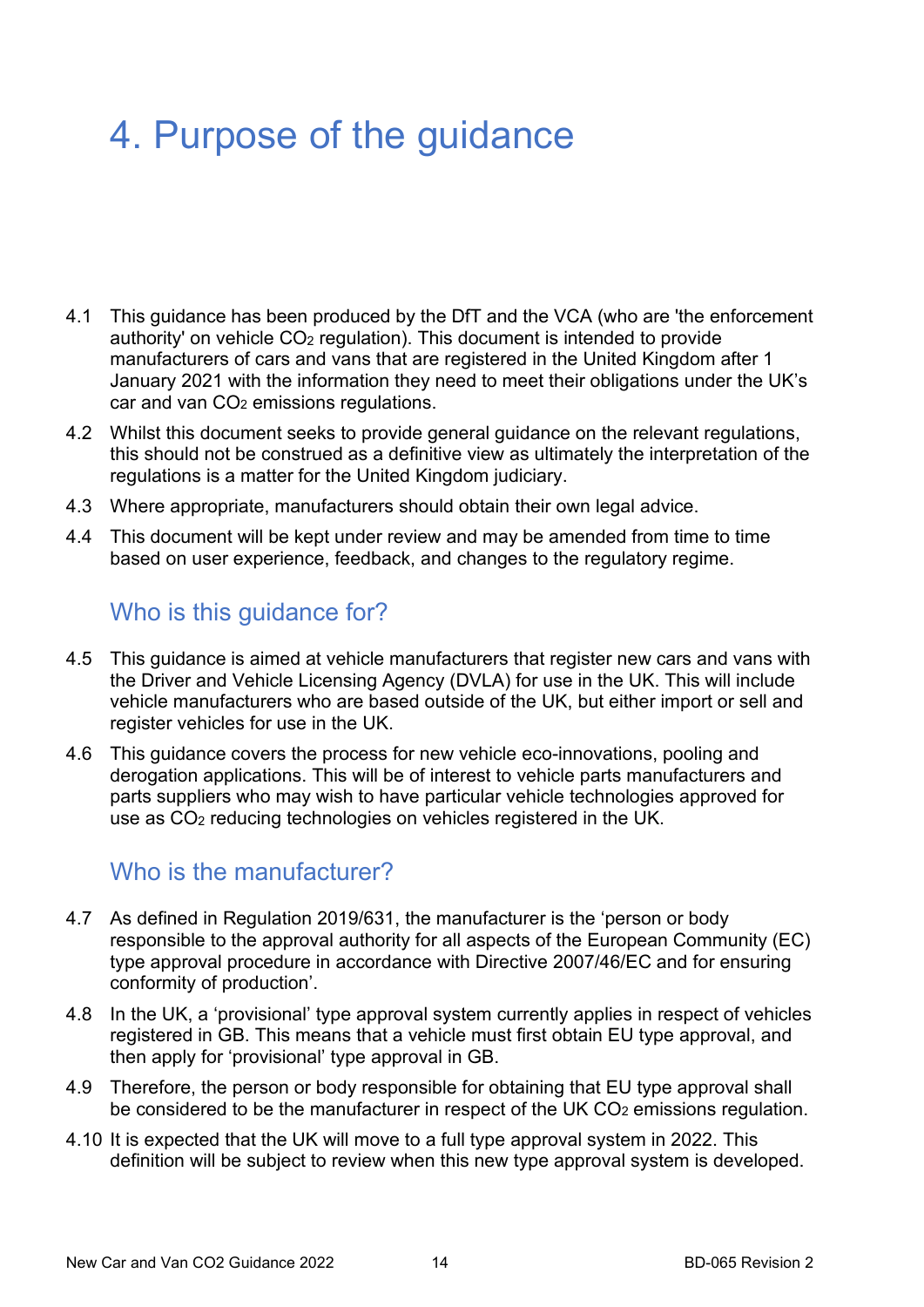### Key Contacts

- 4.11 The contact point for all policy matters is the Department for Transport[:environmental.strategy@dft.gov.uk](mailto:environmental.strategy@dft.gov.uk)
- 4.12 The contact point for any operational or enforcement matters is the Vehicle Certification Agency: [fleetaverage@vca.gov.uk](mailto:fleetaverage@vca.gov.uk)
- 4.13 Section 13 of this document outlines further contact details.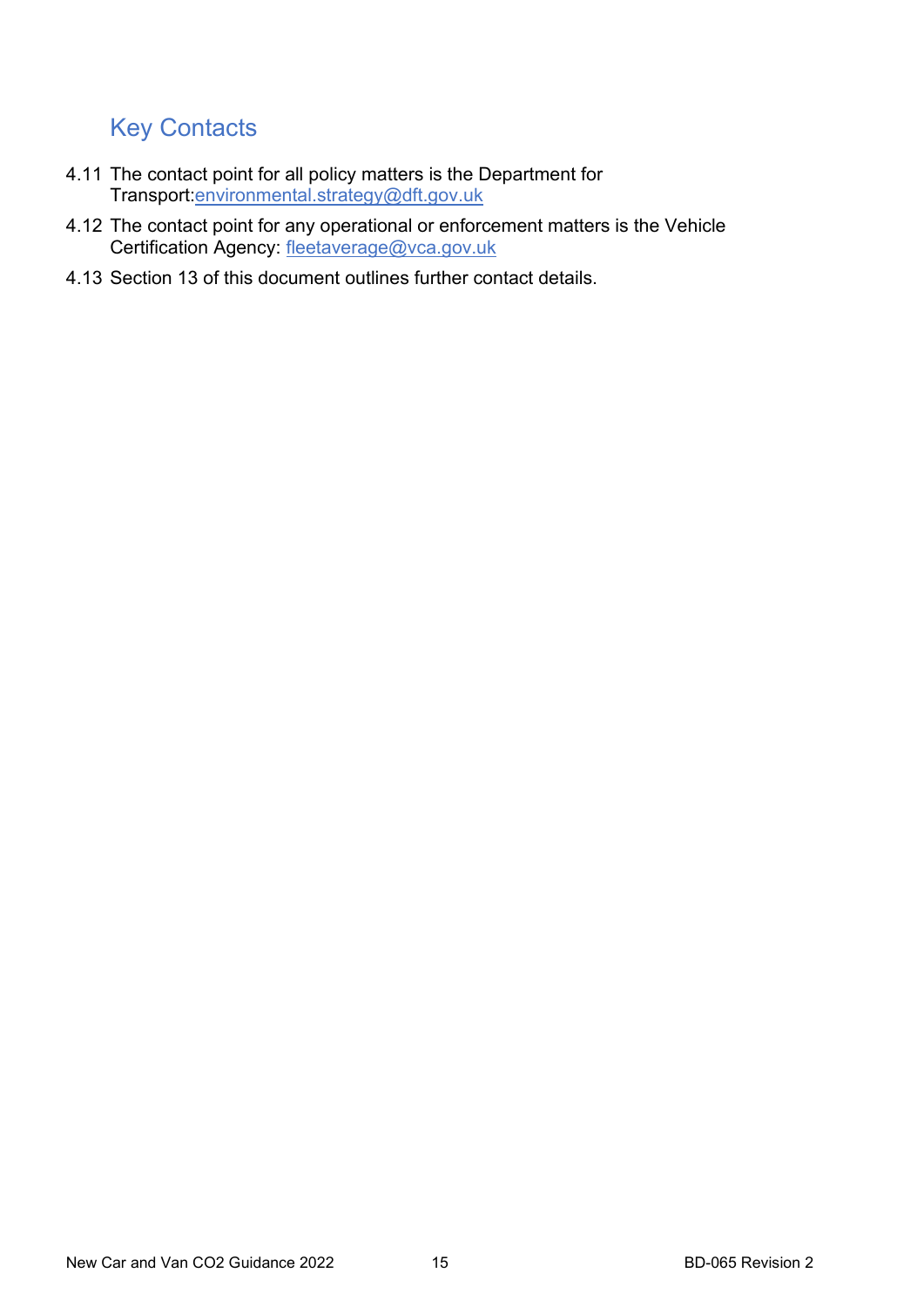### 5. Information to be provided by manufacturers

- 5.1 The enforcement process begins with manufacturers being required to submit several pieces of data to the UK enforcement body, the VCA. The VCA will check the data to ensure that any errors in the data are identified and/or clarified with manufacturers.
- 5.2 Manufacturers are required to report the following information to the VCA, as soon as practically possible following the end of the transition period and no later than 31 May 2021:
	- The name/names of any manufacturer who is responsible for any vehicles registered in the UK, that they indicate, or intend to indicate, on the Certificates of Conformity (CoC) (Article 8, Regulation 1014/2010);
	- The first section (World Manufacturer Identifier code) of any Vehicle Identification Number (VIN) that they indicate or intend to indicate on the Certificates of Conformity (CoC) (Article 8, Regulation 1014/2010);
	- The relevant names and addresses of contacts for each manufacturer to whom the VCA should address the notification of provisional data. An email address is not legally required, but is also requested for ease of communication.
- 5.3 It is expected that the above information may change over time. Manufacturers must notify the VCA at the earliest possible opportunity of any changes to avoid any issues with calculating specific emissions of CO<sub>2</sub> performance or with the notification of a provisional dataset.
- 5.4 The above information should be sent via email to [fleetaverage@vca.gov.uk](mailto:fleetaverage@vca.gov.uk) and [environmental.strategy@dft.gov.uk,](mailto:environmental.strategy@dft.gov.uk) or with express permission from the VCA it can be sent to the Vehicle Certification Agency's address: Fleet Average CO<sub>2</sub> Emissions, VCA Headquarters, 1 Eastgate Office Centre, Eastgate Road, Bristol, BS5 6XX.
- 5.5 If the above information is not provided by manufacturers, the following circumstances shall apply:
	- Where the name of the manufacturer or the first section of the VIN is not provided, the VCA will use the name on CoC or in type-approval documentation to complete the detailed monitoring data.
	- Where a relevant name, address and email address is not provided, the VCA will use existing resources to locate a relevant contact. The responsibility will lie with manufacturers to ensure that any information sent to them is handled correctly and by the correct contact.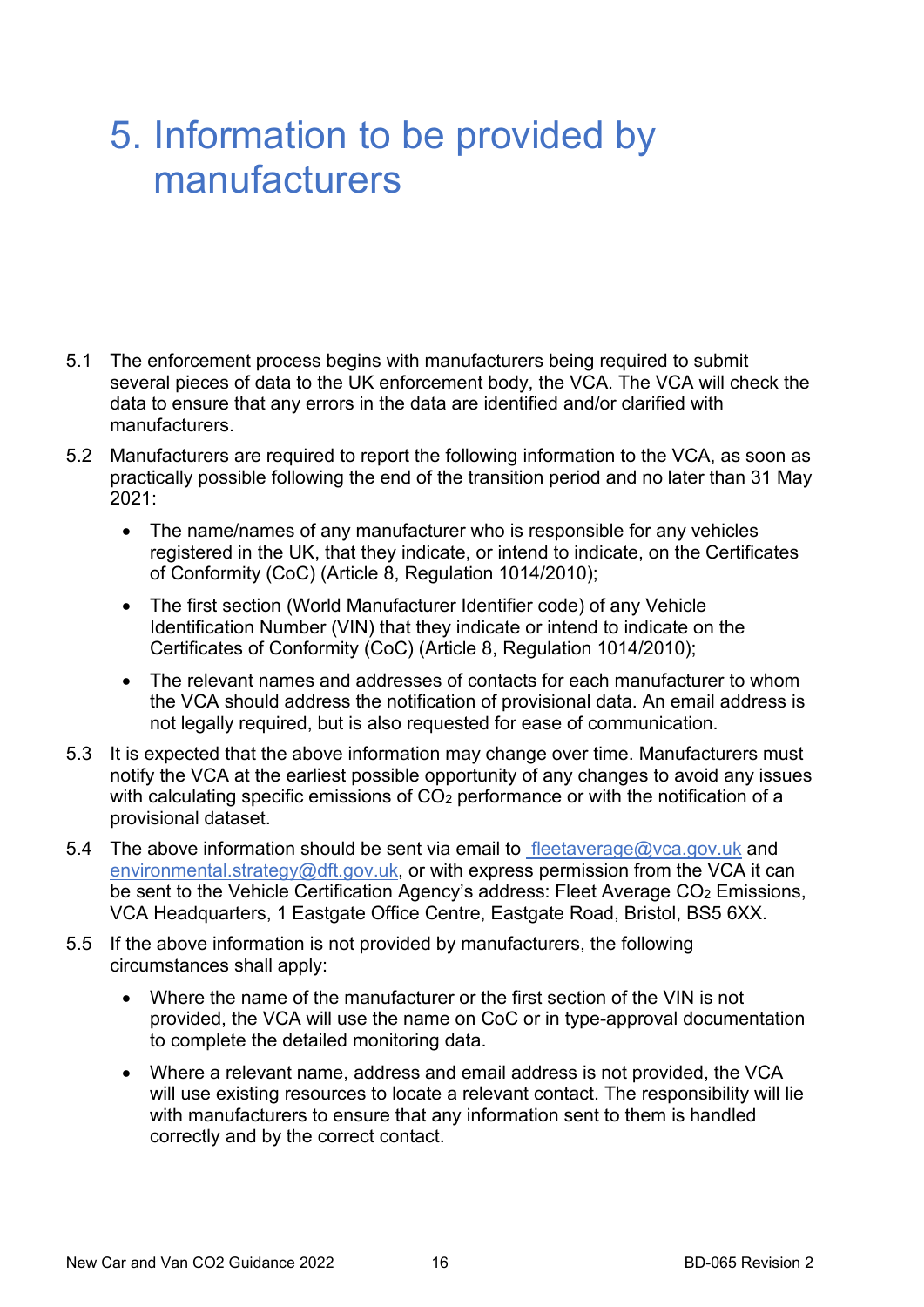### 6. Monitoring and reporting of emissions data

6.1 This section explains the flow of information that is required with regard to the monitoring and reporting of vehicle registration and  $CO<sub>2</sub>$  emissions data, through to the publication of final performance by manufacturers against CO<sub>2</sub> targets, the issuing of excess emissions penalties and the rights of manufacturers in respect of any penalties. A flowchart with this information can be found in Annex A.

#### Process - DVLA to VCA

- 6.2 As is the case now, manufacturers will be required to register new vehicles with the DVLA in order to receive a registration number and to ensure that the vehicle can legally be driven on UK roads.
- 6.3 At the end of each calendar year, the DVLA will collate information on all newly registered cars and vans in the UK and transmit that information to the DfT.
- 6.4 The DfT will ensure that the data provided is consistent, formatted correctly and contains all of the information required under the UK regime. The DfT will then pass this data to the VCA by 28 February of the following year e.g. the full 2021 dataset must be transmitted to the VCA no later than 28 February 2022. This will be the first transfer of registrations data to the VCA.

#### Data points to be provided

- 6.5 No additional information will be collected by the DVLA as a result of the VCA being the enforcement body. The process for registering a vehicle remains unchanged.
- 6.6 All of the information that was previously provided to the European Commission by the DfT will now instead be provided to the VCA. A full list of the data points required can be found in Regulation 2019/631.

#### Manufacturer multi-stage van data reporting requirements

- 6.7 In accordance with Annex III of Regulation 2019/631 base vehicle manufacturers are required to report the CO<sub>2</sub> emissions of completed vehicles when based on either an incomplete or complete base vehicle, among other values, to the VCA, starting from 28 February 2022. The full list of values can be found in paragraph 1.2.2, Annex III of 2019/631.
- 6.8 The reported CO2 emissions calculated from the incomplete base vehicles are then attributed to the base vehicle manufacturer for the purpose of the CO<sub>2</sub> regulations,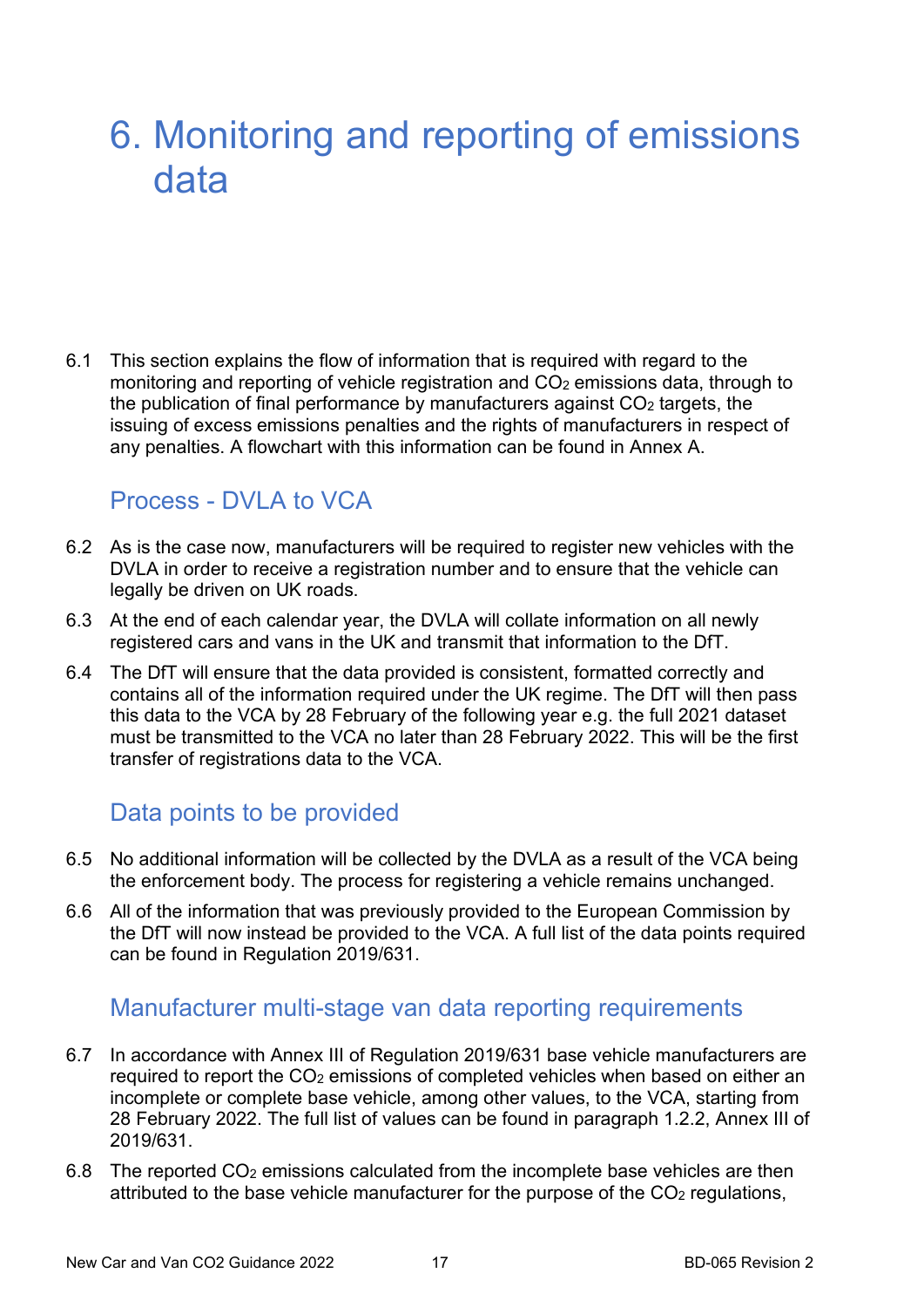replacing the official CO2 value as collected when the completed vehicle is first registered with the DVLA.

- 6.9 This requirement was brought in to prevent excessive burden on base vehicle manufacturers who are held responsible for the resulting  $CO<sub>2</sub>$  emissions of the completed multi-stage van. Base vehicle manufacturers are not aware of, nor can they fully control, the final  $CO<sub>2</sub>$  emissions of the completed van as this depends on the amendments made by the  $2^{nd}$  and  $3^{rd}$  stage body builders. Therefore, this reporting requirement will reduce any unknown burden as base vehicle manufacturers will now provide the  $CO<sub>2</sub>$  emissions to be used to calculate a manufacturer's CO<sub>2</sub> compliance.
- 6.10 Once a manufacturer reports the incomplete base vehicle  $CO<sub>2</sub>$  emission values, among others, to the VCA, the VCA will then do a VIN match exercise to ensure this value replaces the official CO<sub>2</sub> values taken from first registration.
- 6.11 If no data is provided for multi-stage vans by the base vehicle manufacturer, the official CO2 values as captured by the DVLA will be used to assess manufacturer compliance.

#### *Calculations*

- 6.12 To calculate the  $CO<sub>2</sub>$  emissions of an incomplete base vehicle, paragraph 1.2.4, Annex III of 2019/631 provides a methodology. This is in line with type-approval legislation, point 3.2.3.2 to 3.2.4 of Sub-Annex 7 to Annex XXI of Regulation 2017/1151.
- 6.13 The legislation requires the frontal area (m2) to be provided to the VCA alongside other datapoints including CO2 emissions of the incomplete base vehicle. However, if a manufacturer uses the wind tunnel method, as defined in (EU) 2017/1151 Annex XXI, Sub Annex 4, to calculate CO<sub>2</sub> emissions of the incomplete base vehicle no frontal area will be calculated. Therefore, in its place the drag co-efficient value multiplied by the frontal area  $(C_D X A_f)$  can be provided.

The calculations provide a body mass  $(B<sub>0</sub>)$  value which all manufacturers must use to calculate the resulting  $CO<sub>2</sub>$  emissions. This value was due to be updated by 31 October 2021 for 2022 to 2024.To calculate this value data from 2018, 2019 and 2020 is needed, once the European Commission publishes the final 2020 data the UK Government will legislate for a new UK  $B<sub>0</sub>$  value. Manufacturers can continue to use the old B<sub>0</sub> value for 2022.

#### *Representativeness of the monitoring CO2 value*

- 6.14 The VCA shall monitor the  $CO<sub>2</sub>$  emissions reported by the base vehicle manufacturer for the incomplete base vehicles, and shall compare these values against the official CO2 values of the same completed vehicles when first registered.
- 6.15 If the VCA finds that, over a two-year period, there is more than a 4% divergence between the values, the VCA shall inform the manufacturer and in the following year will only use the official  $CO<sub>2</sub>$  emissions as recorded at first registration for the completed vehicle.

#### *Reporting deadlines*

6.16 Current UK legislation sets out that manufacturers must report this data by 28 February, starting from 2022. Therefore, manufacturers are asked to provide this data where possible for this deadline.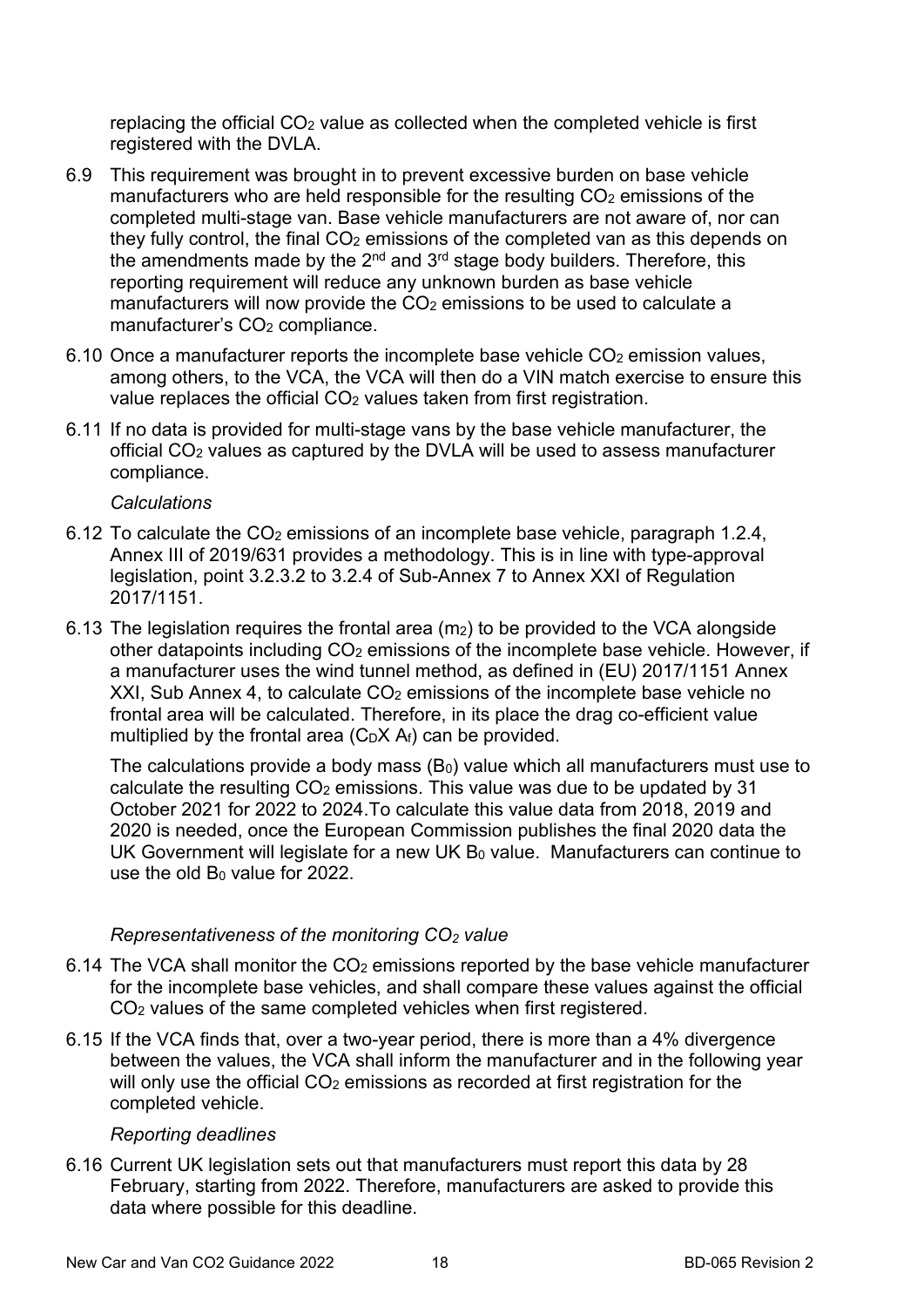6.17 However, there will be another opportunity following the VCA publishing the provisional dataset where manufacturers can amend the dataset and provide the data points required by the regulations. This is expected to be between 30 June and 30 September.

#### 6.18 *Process for reporting*

6.19 The VCA has created a .CSV template which manufacturers can use to provide this data. This data must be sent to the VCA by 28 February starting from 2022 or during the three-month window following the provisional data being published. The template can be found here on the VCA website [Average Emissions Monitoring - Vehicle](https://www.vehicle-certification-agency.gov.uk/fuel-consumption-co2/average-emissions-monitoring/)  [Certification Agency \(vehicle-certification-agency.gov.uk\)](https://www.vehicle-certification-agency.gov.uk/fuel-consumption-co2/average-emissions-monitoring/) and must be returned to VCA using ShareFile to ensure a secure transfer of the data. Please contact [fleetaverage@vca.gov.uk](mailto:fleetaverage@vca.gov.uk) for more information on using ShareFile.

#### Calculation of manufacturer/pool CO2 targets

6.20 Please see section 7 below for more information on how the  $CO<sub>2</sub>$  targets for each manufacturer will be calculated.

#### Publication of provisional data

- 6.21 Following the transmission of the vehicle registration data to the VCA, they will have a four-month period in which they will be tasked with calculating:
	- $\bullet$  the provisional CO<sub>2</sub> emissions target for the reporting period for each manufacturer or pool;
	- $\bullet$  the provisional CO<sub>2</sub> emissions performance of each manufacturer or pool;
	- the difference between the two figures and whether the manufacturer or pool has met their emission target.
- 6.22 This provisional dataset shall be notified to manufacturers by 30 June of the following year, and shall also be published online on [https://www.vehicle-certification](https://www.vehicle-certification-agency.gov.uk/fuel-consumption-co2/average-emissions-monitoring/)[agency.gov.uk/fuel-consumption-co2/average-emissions-monitoring/.](https://www.vehicle-certification-agency.gov.uk/fuel-consumption-co2/average-emissions-monitoring/) The online dataset shall have certain information redacted in line with General Data protection Regulation (GDPR) requirements e.g. the VIN.
- 6.23 The notification to manufacturers, detailing the calculations as outlined above for each manufacturer or pool, shall be sent to the nominated contacts provided in accordance with section 5.2 of this guidance document.

#### Challenging the provisional dataset

- 6.24 Following the notification of the provisional dataset to manufacturers and pools by the VCA, there is a period of three months for manufacturers to analyse the dataset and to propose any amendments/highlight any errors.
- 6.25 For cars, should manufacturers or pools wish to make any changes to the provisional dataset, they must do so in accordance with the requirements in Article 7, paragraph 5 of Regulation 2019/631, and Article 9, paragraphs 3-5 of Regulation 1014/2010.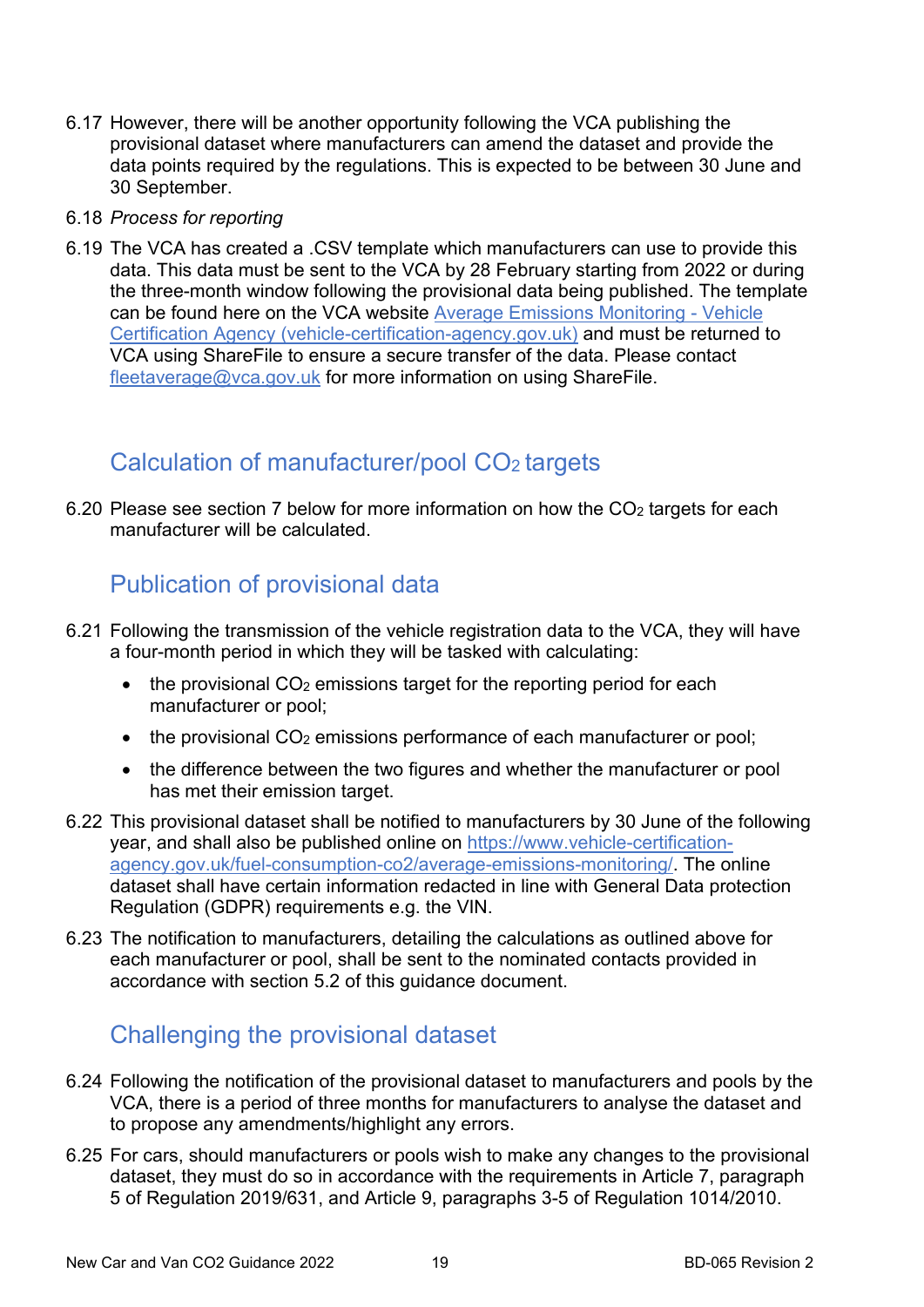For vans, manufacturers or pools must follow the requirements in Article 7, paragraph 5 of Regulation 2019/631, as well as Article 10a of Regulation 293/2012.

- 6.26 Should manufacturers or pools not submit any amendments/corrections to the VCA within three months of being notified of the provisional dataset, then the provisional calculations will be final.
- 6.27 In order to submit any corrections or amendments, manufacturers and pools should send any such amendments by a secure, non-erasable electronic data carrier to the VCA's address: Fleet Average CO2 Emissions, VCA Headquarters, 1 Eastgate Office Centre, Eastgate Road, Bristol, BS5 6XX, and should also be sent via email to [environmental.strategy@dft.gov.uk](mailto:environmental.strategy@dft.gov.uk) and [fleetaverage@vca.gov.uk](mailto:fleetaverage@vca.gov.uk)

#### Publication of finalised dataset

- 6.28 Upon receipt of any amendments proposed by manufacturers and pools to the provisional dataset, the VCA will consider each amendment in turn. Each amendment will either be accepted, and will thus amend the dataset, or will be disregarded, in which case the provisional information for that entry will be finalised.
- 6.29 Following the consideration of all proposed amendments, the VCA will publish a finalised dataset by 31 October, containing:
	- the final CO<sub>2</sub> emissions target for each manufacturer or pool;
	- $\bullet$  the specific emissions of CO<sub>2</sub> for the manufacturer or pool;
	- the difference between the two listed figures; and
	- whether that manufacturer or pool has met their emissions target.
- 6.30 As with the provisional dataset, this notification will be sent to the nominated contact provided in accordance with section 5.2 of this guidance document, as well as being published online for public consumption (with specific data points removed) on [https://www.vehicle-certification-agency.gov.uk/fuel-consumption-co2/average](https://www.vehicle-certification-agency.gov.uk/fuel-consumption-co2/average-emissions-monitoring/)[emissions-monitoring/.](https://www.vehicle-certification-agency.gov.uk/fuel-consumption-co2/average-emissions-monitoring/)

#### Excess Emissions Premiums

- 6.31 If a manufacturer or a pool has exceeded their emissions target, they will be issued with an excess emissions premium.
- 6.32 The excess emissions premium will be issued in the form of a civil penalty.
- 6.33 The amount payable will be £86 per gram of exceedance multiplied by the number of vehicles registered, this reflects the exchange rate in June 2020 and is in line with Regulation 2019/631, Article 8, paragraph 2.
- 6.34 The excess emissions premium will be sent either to the nominated contact point for the manufacturer or, in the case of a pool, to the pool manager.
- 6.35 The excess emissions premium will:
	- Be in writing;
	- Be dated;
	- Set out the reasons for which the excess emissions premium is imposed;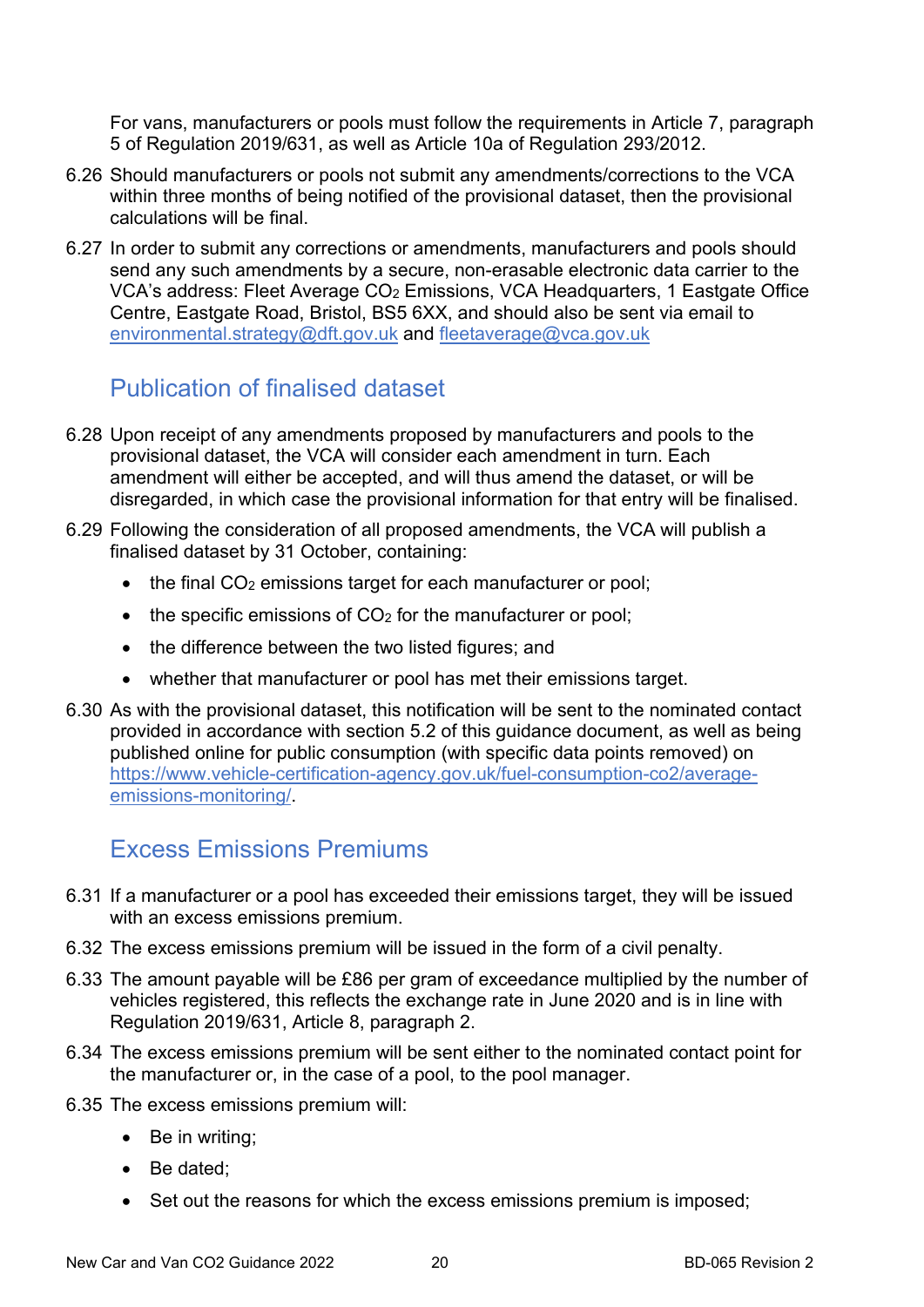- Set out the amount of the excess emissions premium and how it has been calculated;
- Set out how to pay the excess emissions premium;
- Require payment to be made before the end of a period of 28 days after the date of the notice;
- Include an explanation of the steps the manufacturer or pool manager must take if they wish to object to the excess emissions premium, including the manner and form in which any notice of objection must be served; and
- Include an explanation of the steps the VCA or Secretary of State may take to recover an unpaid excess emissions premium.
- 6.36 Excess emissions premiums must be paid within 28 days unless an appeal to the First Tier Tribunal is made.

#### Appeals

- 6.37 After challenging the provisional dataset, the VCA may disagree with amendments proposed. Where the manufacturer or pool has been found to be in breach of their CO2 emissions target, and disagrees with the VCA's assessment, that manufacturer or pool has the right to appeal to the First Tier Tribunal on the basis that the VCA's calculation is based on an error of fact.
- 6.38 The Tribunal will either confirm the specific emissions of CO2 figure, or will substitute its own value based on its own calculations.
- 6.39 No excess emissions premium can be imposed while an appeal is in progress.
- 6.40 Following the completion of the appeal, should a manufacturer or pool have been deemed to have missed their target, thus leading to the levying of an excess emissions premium, that manufacturer or pool will be required to pay that premium within 28 days of the relevant notice being served on them, as per the guidance above.

#### Vehicles exported from UK

- 6.41 To mitigate against potential problems due to vehicles moving from GB to Northern Ireland when the regulations were listed in Annex 2 of the Protocol, a new 'permanent removal' provision was created.
- 6.42 The EU's regime included a provision for 'used' vehicles, whereby any vehicle that is registered outside the EU, and subsequently moved into the EU within 3 months of registration, is classed as a 'new' vehicle and captured under the regulation. This therefore could have led to a situation where a vehicle is registered in GB, thus counting under the UK regime, before being moved into either Northern Ireland or being exported overseas within 3 months, and also counting under the EU framework.
- 6.43 To prevent this situation, a provision was added (Article 2(5) of 2019/631) preventing a vehicle from being double counted under both GB and EU regimes. The provision initially covered vehicles being registered in GB and subsequently being moved permanently to Northern Ireland or overseas within 3 months. Following the amendments to the Protocol, this provision has been updated to reflect the fact that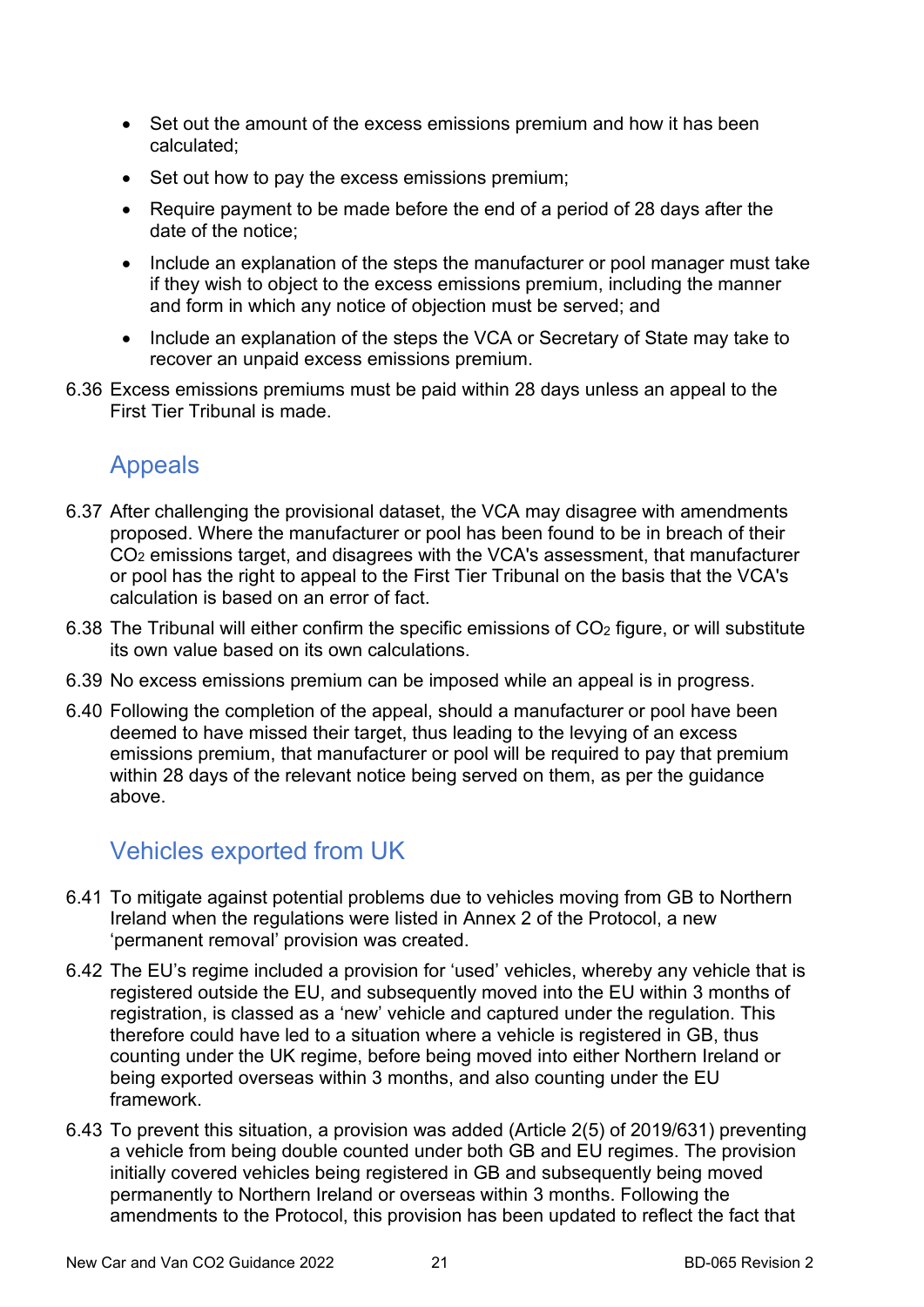Northern Ireland was brought in scope of the UK regulations from 1 September 2021. Prior to this date, the original clause remains active with respect to vehicles being exported from EU/Northern Ireland to GB.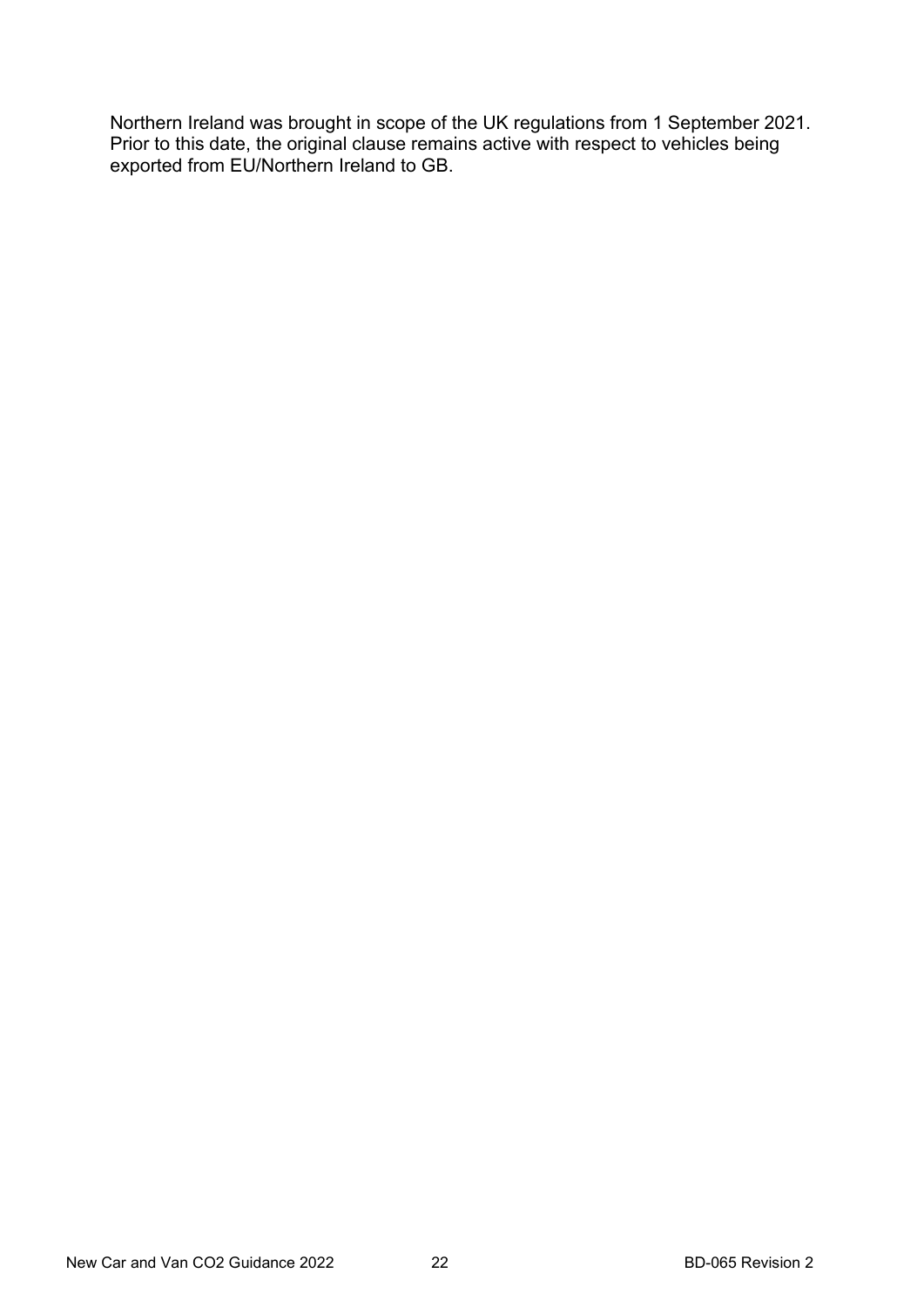### 7. Calculation of emission targets and performance

#### Methodology for targets

7.1 In 2022 and subsequent years, the DfT will send the previous reporting period's registration data to the VCA e.g. in 2022 the DfT will send all the registration data for 2021 to the VCA. In combination with the CO2 figures reported by manufacturers via the multi-stage vans exercise, the VCA will then calculate the WLTP  $CO<sub>2</sub>$  emissions target for each manufacturer and/or pool.

#### *WLTP target specific calculation*

- 7.2 In accordance with 2019/631, Annex I, Part A and B, the following methodology shall be used to calculate a manufacturer or pool's, specific WLTP emissions target.
	- Firstly, when calculating the WLTP reference target, for both cars and vans the manufacturer's and/or pool's 2020 EU values shall be used for all of the required data fields. This means that the VCA shall use the dataset published by the European Commission in respect of the 2020 reporting period to derive the WLTP specific emissions reference target in the UK. Please refer to Annex I, 2019/631 for further information on the data fields.

WLTP specific emissions reference target = WLTPCO2. ( $\frac{\text{NEDC2020target}}{\text{NEDC CO2}}$ )

• The WLTP reference target figure will then be fed into the 'Specific emissions target' formula.

#### **Specific emissions target = WLTP** reference target  $+ a [(M_{\emptyset} - M_0) - (M_{\emptyset}2020 - M_{0,2020})]$

- 7.3 In 2021, for cars, the values to be used to calculate 'specific emissions target' are:
	- WLTP reference target as set out above;
	- $a = 0.0333$
	- $M_{\varnothing}$  = the average mass in running order of the new cars of the relevant manufacturer/pool in 2021 in GB plus Northern Ireland from 1 September
	- $M_0 = 1379.88kg$
	- $M_{\varnothing 2020}$  = the average mass in running order of the new cars of the relevant manufacturer/pool in 2020 in the UK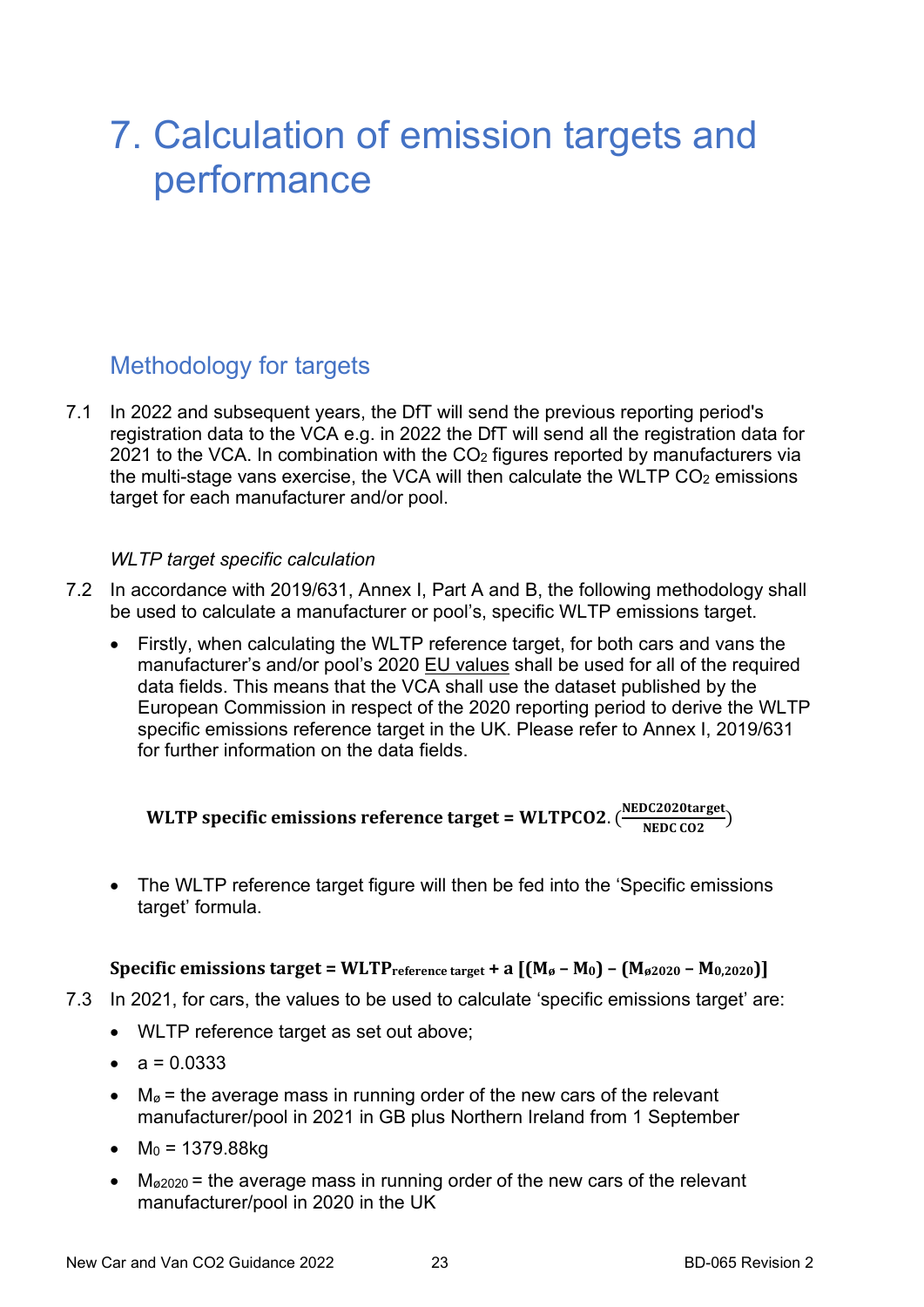- $M_{0.2020} = 1379.88$ kg
- 7.4 In 2021, for vans, these values are:
	- WLTP reference target as set out above;
	- $a = 0.096$
	- $M<sub>\varnothing</sub>$  = the average mass in running order of the new vans of the relevant manufacturer/pool in 2021 (subject to additional qualifications as set out for multistage vehicles) in GB plus Northern Ireland from 1 September
	- $M_0 = 1825.23$ kg
	- $M_{\varnothing 2020}$  = the average mass in running order of the new vans of the relevant manufacturer/pool in 2020 in the UK
	- $M_{0,2020} = 1766.4kg$
- 7.5 SI 2021/1242 came into force on 26 November and provides a methodology to calculate CO2 targets for specific manufacturers who were previously unable. This includes:
- Manufacturers with zero  $CO<sub>2</sub>$  emissions in 2020;
- Manufacturers who are new to market in 2021 onwards;
- Manufacturers who merge together to form a new manufacturer/legal entity;
- Manufacturers who have been granted a certain derogation in 2021; and
- Manufacturers who are new to market and are eligible for a derogation from 2021.

#### Methodology for performance

- 7.6 For each manufacturer and pool, the VCA will assess the average specific emissions of CO2 that are emitted by the newly registered fleet in the previous year's reporting period.
- 7.7 From 2021 onwards the VCA will be assessing performance using WLTP values, in accordance with 2019/631.

#### Super-Credits

- 7.8 Under the UK scheme, manufacturers will be eligible to receive super-credits for registering zero or low emission vehicles (ZLEVs) into the UK market. These credits can then be used against emission targets.
- 7.9 For 2021 and 2022, each ZLEV produced will count as 1.67 and 1.33 cars, respectively. As such, manufacturers may benefit from a maximum of 3.75g CO2/km reduction in their specific emissions of CO<sub>2</sub> performance over this period.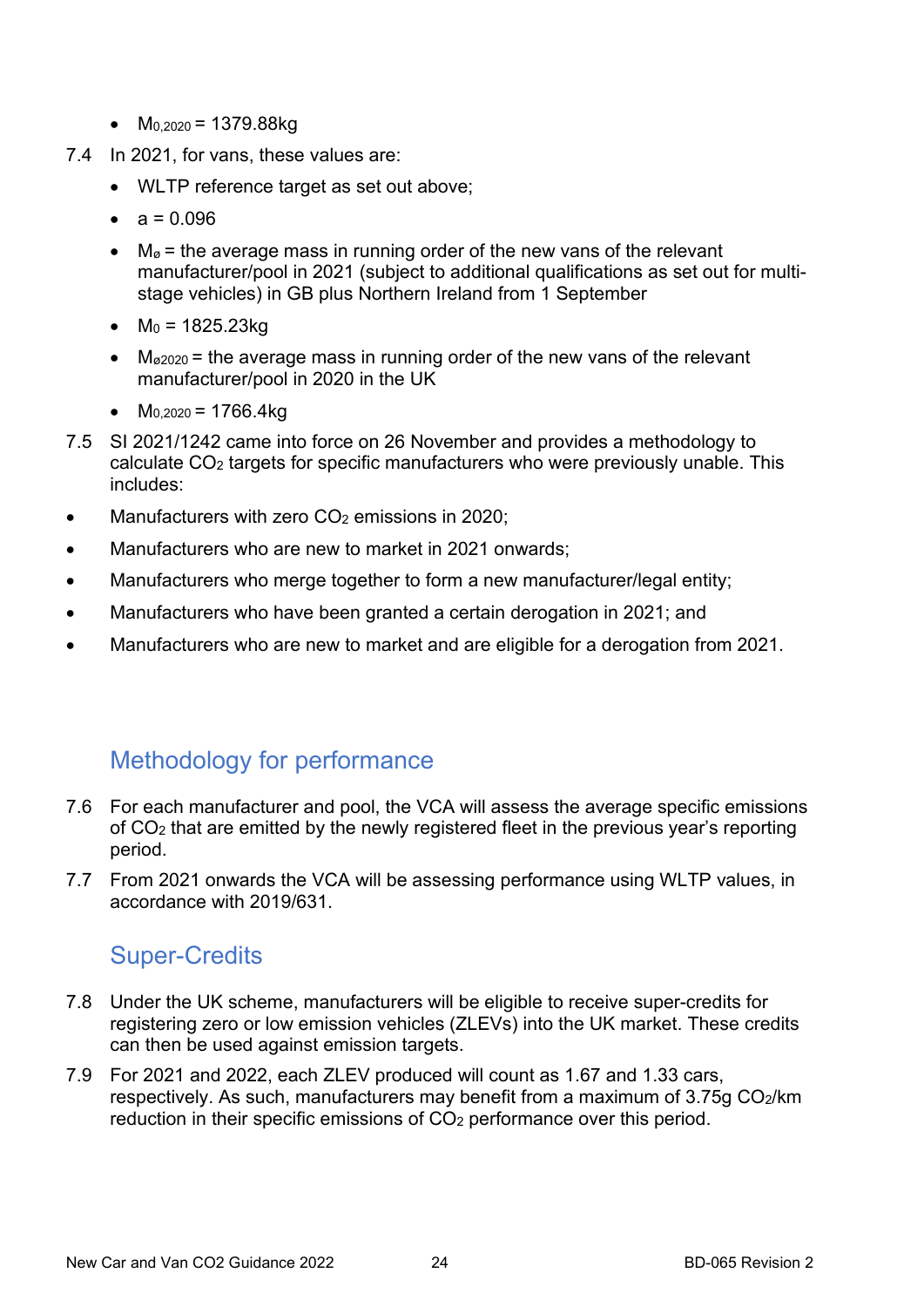#### Eco-Innovations

7.10 Where a vehicle has been fitted with approved eco-innovations and has had the CO<sub>2</sub> emissions saving independently tested and verified, this figure shall be taken into account by the VCA when calculating the specific emissions of CO<sub>2</sub> for that particular vehicle. Further details can be found in section 9.

#### Northern Ireland Protocol

- 7.11 As is the case now, manufacturers will be required to register new vehicles for use across the UK, including in Northern Ireland, with the DVLA, to receive a registration number.
- 7.12 Due to changes being made to the Protocol after SI 2020/1418 was laid, vehicles registered for use in Northern Ireland. between 1 January 2021 to 31 August are out of scope the regulations. From 1 September onwards, registrations in Northern Ireland will count towards manufacturer CO<sub>2</sub> compliance.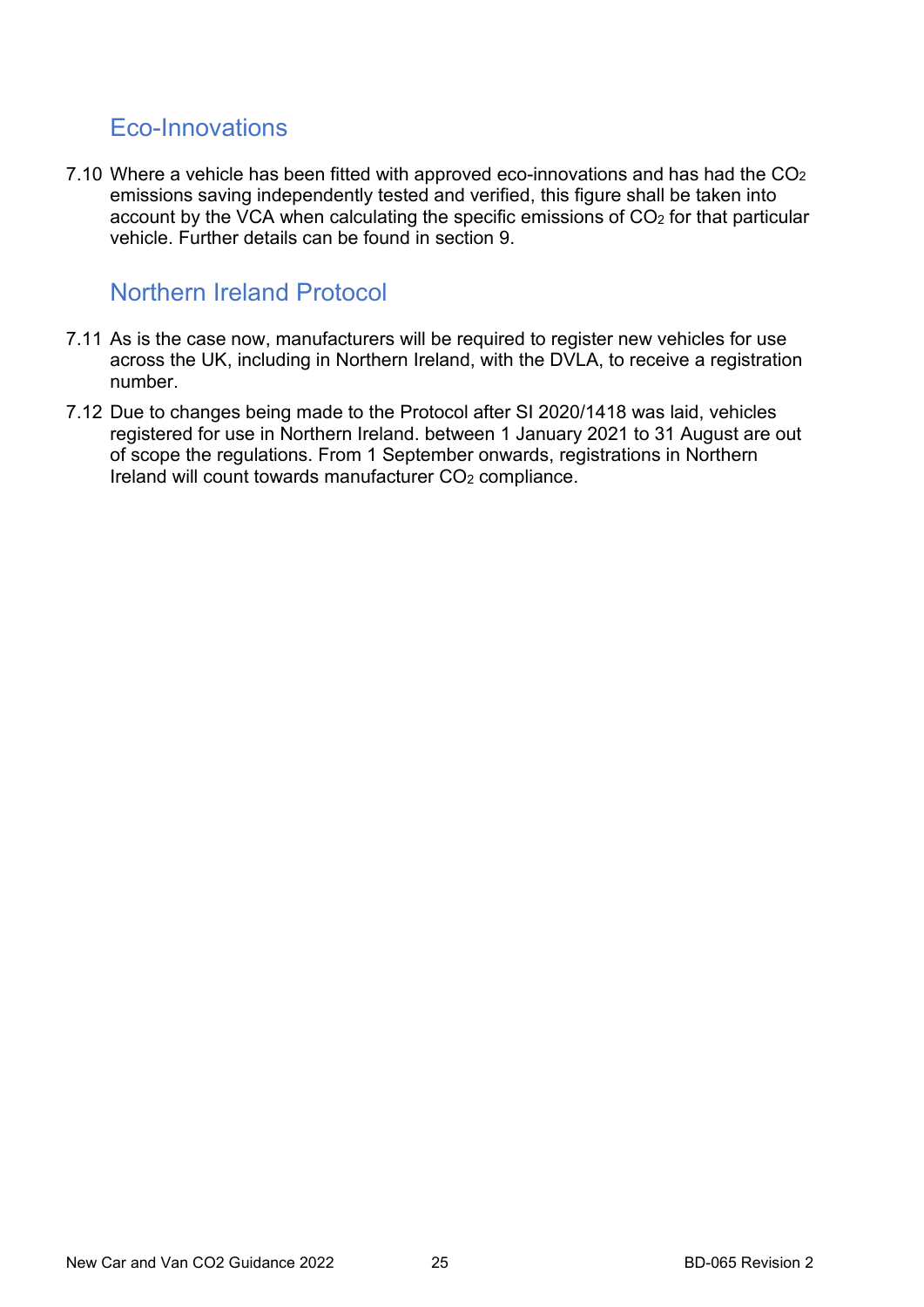### 8. Super-Credits

8.1 Under the EU regulation, manufacturers could benefit from super-credits for registering zero or low emission vehicles (ZLEVs). A ZLEV is defined as any car with CO2 emissions of less than 50g CO2/km, whether NEDC or WLTP. These credits can then be used against emission targets, the more ZLEVs a manufacturer sells the more super-credits it will receive. Super-credits will continue to apply in the UK scheme.

#### Super-credits in 2021 and 2022

- 8.2 As mentioned in paragraph 7.11, under the UK scheme for the years 2021 and 2022, each ZLEV produced will count as 1.67 and 1.33 cars, respectively.
- 8.3 Manufacturers may benefit from a cumulative maximum of 3.75g CO<sub>2</sub>/km (WLTP) reduction in their specific emissions of CO2 performance over the course of the twoyear period in which super-credits apply. Super-credits will automatically apply when a manufacturers registers ZLEVs into the market, therefore it is possible for all 3.75g CO2/km credits to be used up in 2021.
- 8.4 The super-credits are applied automatically, and therefore must be used if vehicles are eligible. A manufacturer may not voluntarily decline the use of super-credits in 2021 in order to use them in 2022, if they have registered eligible vehicles in 2021.
- 8.5 If super-credits apply, but a manufacturer/pool is still in breach of their emissions target, the multiplication of vehicles shall not apply for the 'number of new passenger cars' in the excess emissions premium calculation.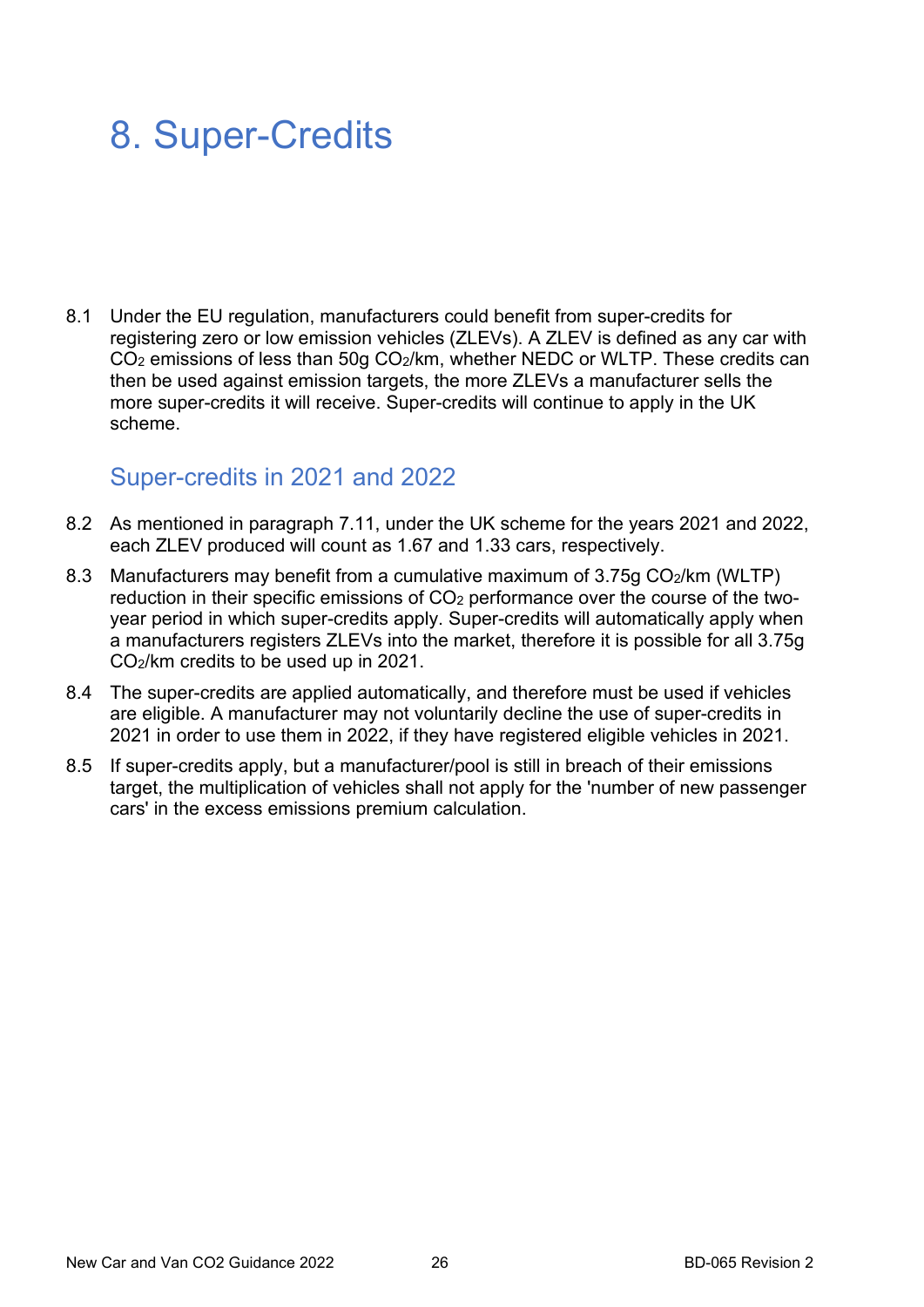## 9. Eco-Innovations

9.1 Manufacturers will continue to be able to receive 'credits' for eco-innovations - vehicle technologies that reduce  $CO<sub>2</sub>$  emissions when the vehicle is in use on the road but that may not be taken into account during the traditional vehicle  $CO<sub>2</sub>$  emissions test procedure. An example of this is LED lighting vs traditional halogen lighting, as lights are not switched on during the emissions test.

#### Existing Eco-Innovations approved by the European **Commission**

- 9.2 All eco-innovations that had been approved for use as  $CO<sub>2</sub>$  emissions reduction technologies, and were not repealed before 31 December 2020, will continue to be approved for use in the UK as CO<sub>2</sub> emissions reduction technologies.
- 9.3 The technology will remain approved; the methodology for certifying the  $CO<sub>2</sub>$  saving on the vehicle will remain the same; the eco-innovation code to be used when registering the vehicle will remain the same; and any other caveats such as time limits will also remain the same.
- 9.4 A list of the retained eco-innovations, including those that are yet to be corrected by an SI to ensure they function appropriately in a UK context, can be found in sections 3.12 and 3.13 above. For all retained, but uncorrected eco-innovations, our approach is that any vehicle registered with these eco-innovations will receive credit for that eco-innovation and will be unaffected. We intend to operationalise these implementing decisions in UK law at the earliest possible opportunity.
- 9.5 For the avoidance of doubt, sections 3.14 and 3.15 provide a list of all ecoinnovations that have been repealed, and therefore do not have effect in UK law.

### Approved Eco-Innovations in 2021

- 9.6 The Government recognises that the below eco-innovations were in the process of being approved by the European Commission, but had not been approved, at the point that the UK exited the transition period.
- 9.7 Therefore, in order to minimise any additional administrative burden, these ecoinnovations will be approved in the UK in the same manner, subject to any irregularities.
- 9.8 The specific certification of savings from the approved eco-innovations will come from the CoC as assessed during the type approval procedure. Both the VCA, the UK type approval authority, and EU type approval authorities will be able to provide this whilst the provisional GB type approval is in place.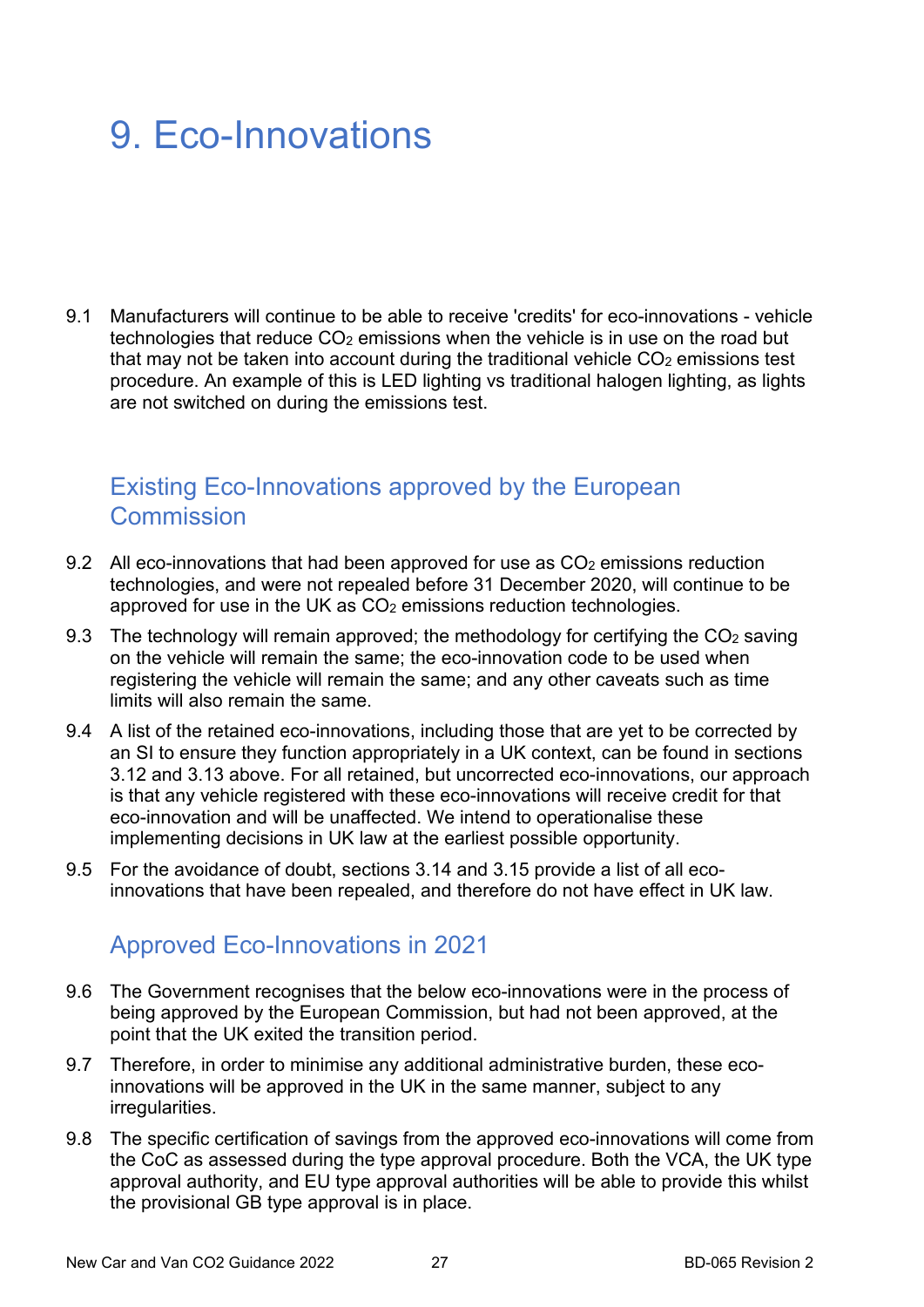#### **Implementing Decision (EU) 2021/136**

9.9 Due to the minor amendment made by this eco-innovation, no formal application is required to the VCA for this eco-innovation to be approved in the UK. The certification of savings will come from EU type approval documentation.

#### **Implementing Decision (EU) 2021/488**

9.10 Due to the minor amendment made by this eco-innovation, no formal application is required to the VCA for this eco-innovation to be approved in the UK. The certification of savings will come from EU type approval documentation.

#### New Eco-Innovations - Testing

9.11 Manufacturers will continue to be able to use technical services within Europe and the UK that are recognised as such by the EU Type Approval Framework Directive. This is so manufacturers will be able to test and verify that their provisional ecoinnovation meets all the requirements of the UK eco-innovations approval regulations and prevent manufacturers or parts suppliers having to 'double-test' their product in the EU and the UK.

#### New Eco-Innovations - Approval

- 9.12 An application for any new eco-innovation will need to be approved separately in the UK from the 1 January 2021.
- 9.13 Manufacturers/parts suppliers will be asked to provide all of the information that they have previously provided to the European Commission to the VCA, the nominated enforcement body for these regulations, instead. The application shall be made in accordance with Article 4 of Regulation 725/2011 or in accordance with Article 4 of Regulation 427/2014.
- 9.14 If an application has been made to the European Commission at the same time for the same technology, and such approval has been provided by the Commission before the VCA has come to a decision, then it is requested that the manufacturer or parts supplier include details of the approval.
- 9.15 If a technology has been approved by both the European Commission and the VCA, then the VCA intend for the code used on the CoC in the UK to be the same as it is within the FU.
- 9.16 If an application has only been made in the UK, and the application is approved, then it is intended that the code to be used on the CoC shall start from 99 and will countdown by 1 for every approved application afterwards i.e. the first UK only ecoinnovation will have a code of 99, the second eco-innovation will have a code of 98, and so on.
- 9.17 If an application is subsequently made to the European Commission, and the application is approved, it is intended for the UK only eco-innovation code e.g. 99, to be replaced by the number mandated by the European Commission to ensure alignment and consistency.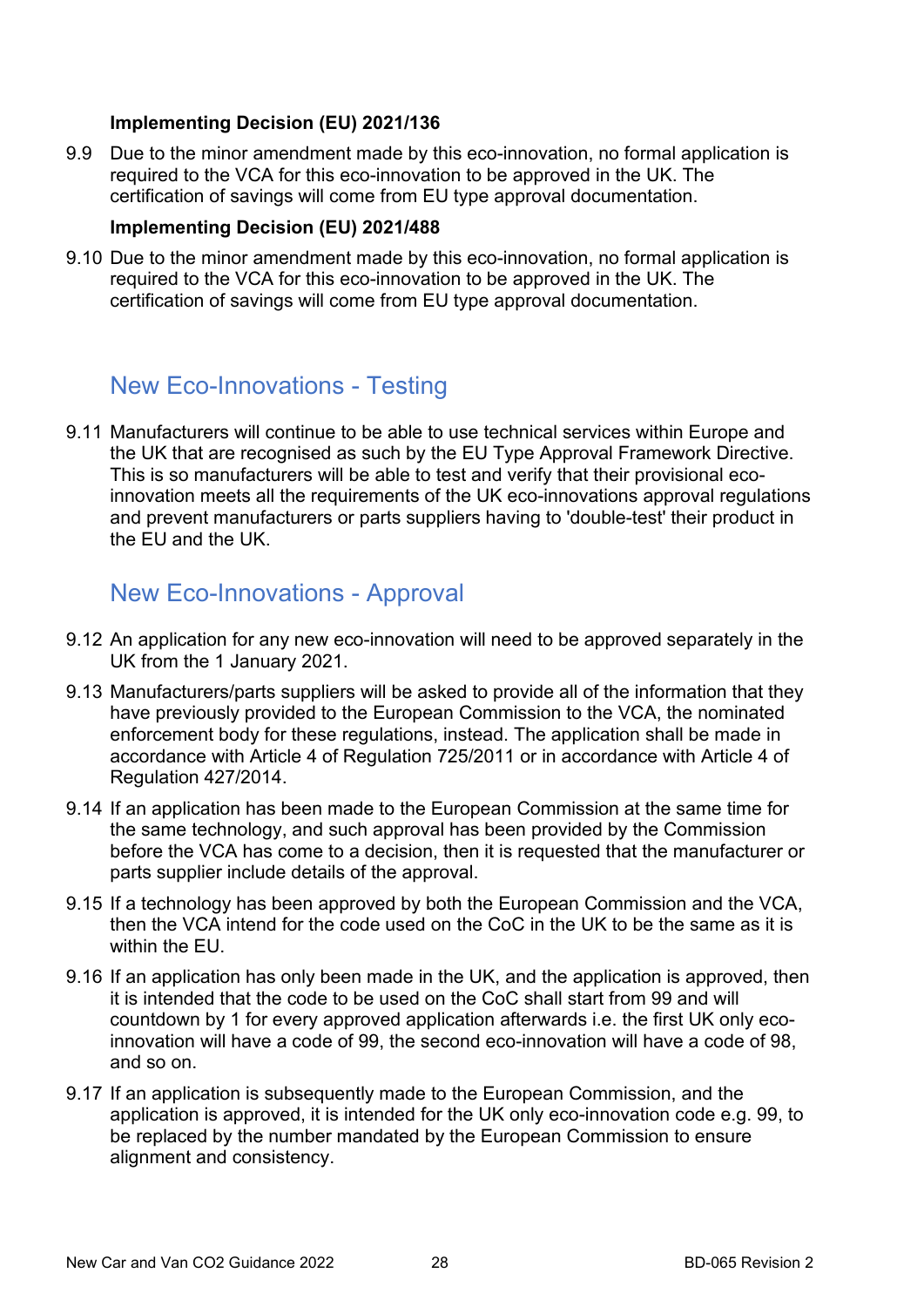- 9.18 You can find an application form to apply for an eco-innovation on the VCA's website [https://www.vehicle-certification-agency.gov.uk/fuel-consumption-co2/average](https://www.vehicle-certification-agency.gov.uk/fuel-consumption-co2/average-emissions-monitoring/)[emissions-monitoring/.](https://www.vehicle-certification-agency.gov.uk/fuel-consumption-co2/average-emissions-monitoring/)
- 9.19 Applications must be made to the VCA in writing and sent to Fleet Average CO2 Emissions, VCA Headquarters, 1 Eastgate Office Centre, Eastgate Road, Bristol, BS5 6XX and emailed to [fleetaverage@vca.gov.uk](mailto:fleetaverage@vca.gov.uk) and [environmental.strategy@dft.gov.uk.](mailto:environmental.strategy@dft.gov.uk)

### Certification of Savings

- 9.20 Once full GB type approval is in place, a manufacturer wishing to benefit from a reduction in its specific  $CO<sub>2</sub>$  emissions from an eco-innovation should apply to the VCA for a UK type approval certificate of the vehicle fitted with the eco-innovation.
- 9.21 The application should provide the necessary information specified in the Road Vehicles (Approvals) Regulations 2009, and should refer to the decision to approve the eco-innovation.
- 9.22 The savings provided by an eco-innovation on a vehicle will only be certified if it meets the minimum threshold of 0.5g CO<sub>2</sub> /km per eco-innovation.
- 9.23 If more than one eco-innovation is fitted to a vehicle, and these eco-innovations interact, then this 0.5g CO2/km threshold is multiplied by the number of ecoinnovations fitted to the vehicle.
- 9.24 The application for, and certification of, CO2 savings from eco-innovations for individual vehicle types shall be made in accordance with Article 11 of Regulation 725/2011, and with Article 11 of Regulation 427/2014.
- 9.25 If an eco-innovation is approved by the VCA, but full GB type approval is not in place, the CO2 savings from EU type approval documentation may be used in its place.

#### Eco-Innovation Multiplier

- 9.26 As only CO2 savings due to eco-innovations that are not covered by the WLTP test procedure may be taken into account from 2021, the following adjustments, covered in Article 6 of Regulation 2017/1153, will be used:
	- In 2021: EI savingsadjusted 2021 = WLTPEI savings 2021**·** 1.9
	- In 2022: EI savingsadjusted 2022 = WLTPEI savings 2022**·** 1.7
	- In 2023: EI savingsadjusted 2023 = WLTPEI savings 2023**·** 1.5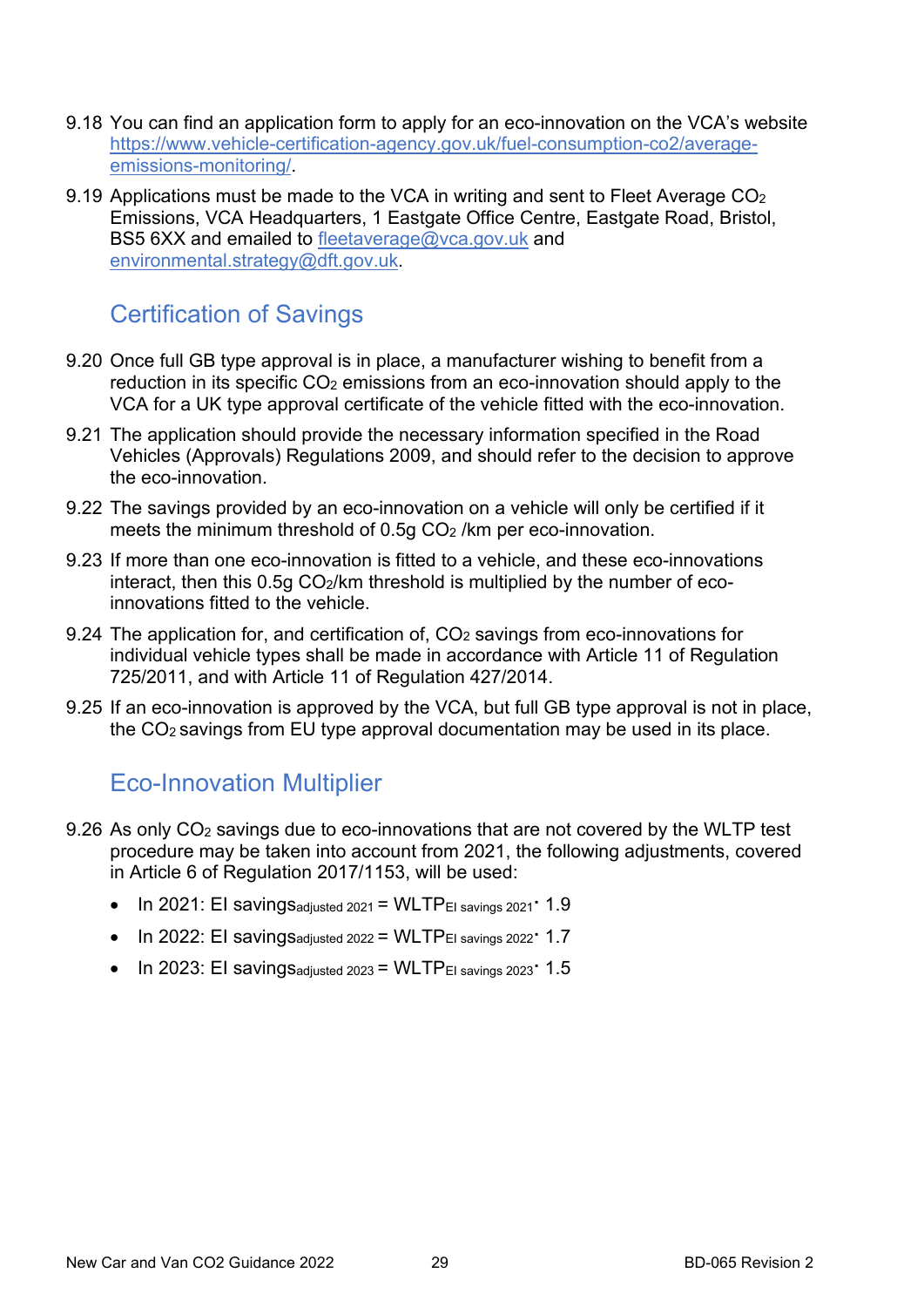## 10. Pooling

- 10.1 Manufacturers continue to have the opportunity to pool their registrations together and, for the purposes of calculating a  $CO<sub>2</sub>$  emissions target and calculating performance against that target, be considered as one entity.
- 10.2 Manufacturers should note that pooling arrangements have not been retained in the UK following EU Exit. Should a manufacturer wish to enter into a pooling arrangement, an application to the VCA will therefore be required.
- 10.3 As the existing pooling arrangements have not been retained in the UK, manufacturers are not compelled to form the same pools for their UK registrations.

### **Applications**

- 10.4 Any applications to form a pool must be made and sent to the VCA, and must be made in accordance with Article 6 of Regulation 2019/631.
- 10.5 Applications to form an open pool must be submitted before 31 October of the first year in which the pool is requested to apply from. Although the pool may last for no more than 5 years, the VCA will now only approve both open and closed pools up to and including 2023. This is due to the proposed new Uk ZEV mandate and CO<sub>2</sub> framework regime that will be coming into force in 2024
- 10.6 For any manufacturer that has entered into a pooling a pooling agreement in the UK that exceeds 2023 the intention is for this to be dissolved once the new regime enters into effect.
- 10.7 The deadline for forming a closed pool is the 31 December, however the VCA request that any applications are received by 1 December in order to allow time to process the application.
- 10.8 The first year under the UK scheme applications can be sent in is 2021. All applications must include the manufacturers to be included in the pool; the name of the pool manager; and proof that the pool manager will be able fulfil their obligations in respect of any excess emissions premium that may be levied.
- 10.9 Once an application to form an open pool is sent to the VCA, the VCA will then publish this intent to form a pool on the VCA website. A 30-day window will then open for other manufacturers to apply to the pool manager to join the pool.
- 10.10 You can find both the open and closed application forms on the VCA website [https://www.vehicle-certification-agency.gov.uk/fuel-consumption-co2/average](https://www.vehicle-certification-agency.gov.uk/fuel-consumption-co2/average-emissions-monitoring/)[emissions-monitoring/.](https://www.vehicle-certification-agency.gov.uk/fuel-consumption-co2/average-emissions-monitoring/)
- 10.11 The pooling application form should be sent via email to [fleetaverage@vca.gov.uk](mailto:fleetaverage@vca.gov.uk) and [environmental.strategy@dft.gov.uk,](mailto:environmental.strategy@dft.gov.uk) or with express permission from the VCA it can also be sent to the Vehicle Certification Agency's address: Fleet Average CO2 Emissions, VCA Headquarters, 1 Eastgate Office Centre, Eastgate Road, Bristol, BS5 6XX.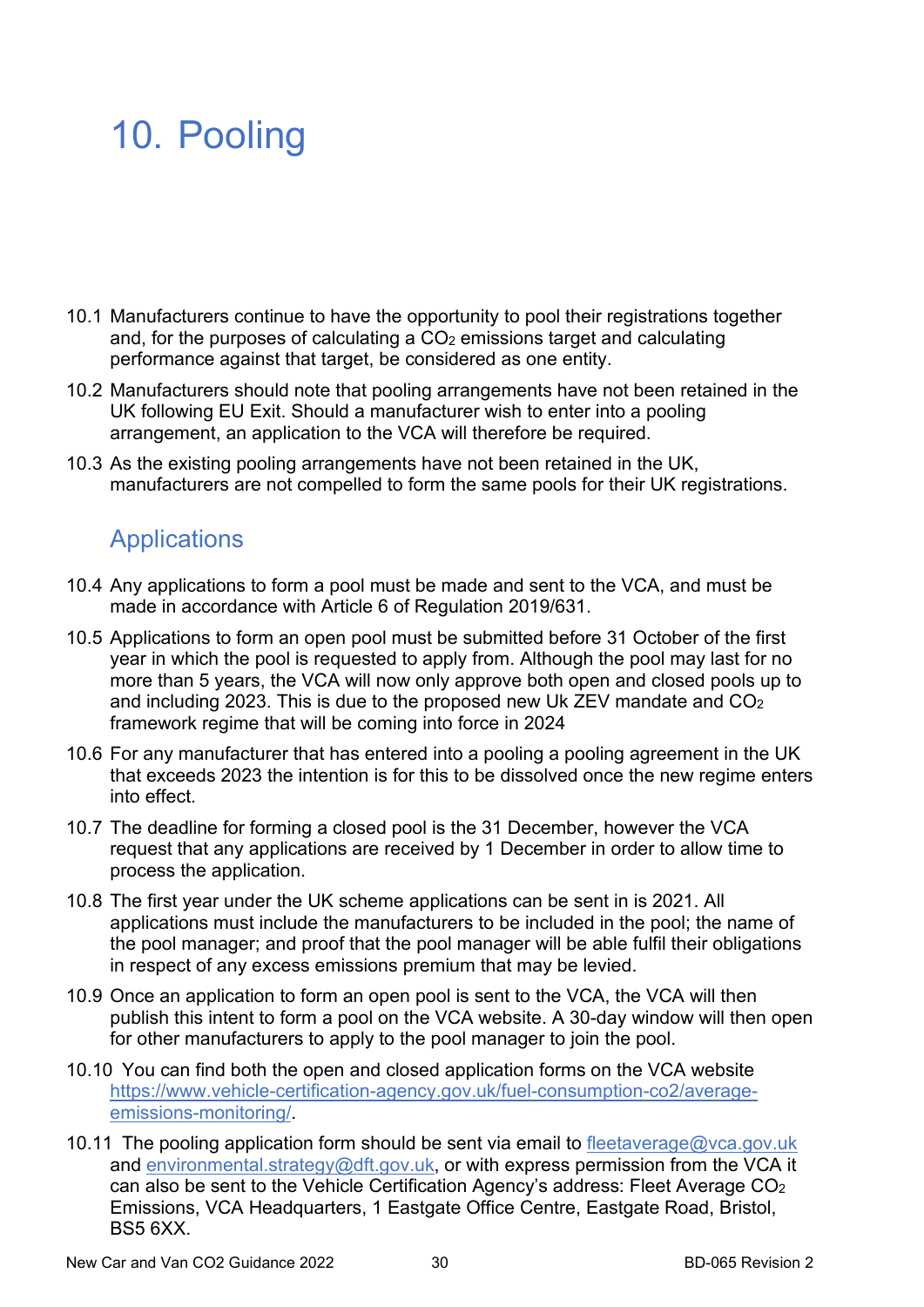#### **Decisions**

10.12 Provided that the application to form a pool meets the requirements stated in Article 6 of Regulation 2019/631, the VCA shall grant the pool and, for the purposes of CO2 emissions performance and targets, shall consider the manufacturers listed in the application to effectively be one entity.

#### Amendments to pools

- 10.13 Manufacturers must inform the VCA as soon as possible of any change to the pool manager and/or their details; to any change regarding the financial status of the pool in so far as its ability to pay any excess emissions premium imposed on the pool in accordance with Article 8 of 2019/631, and of any changes to the membership of the pool including the dissolution of the pool.
- 10.14 Any such changes must be notified by 31 December of the reporting period in which a pool would wish to make changes.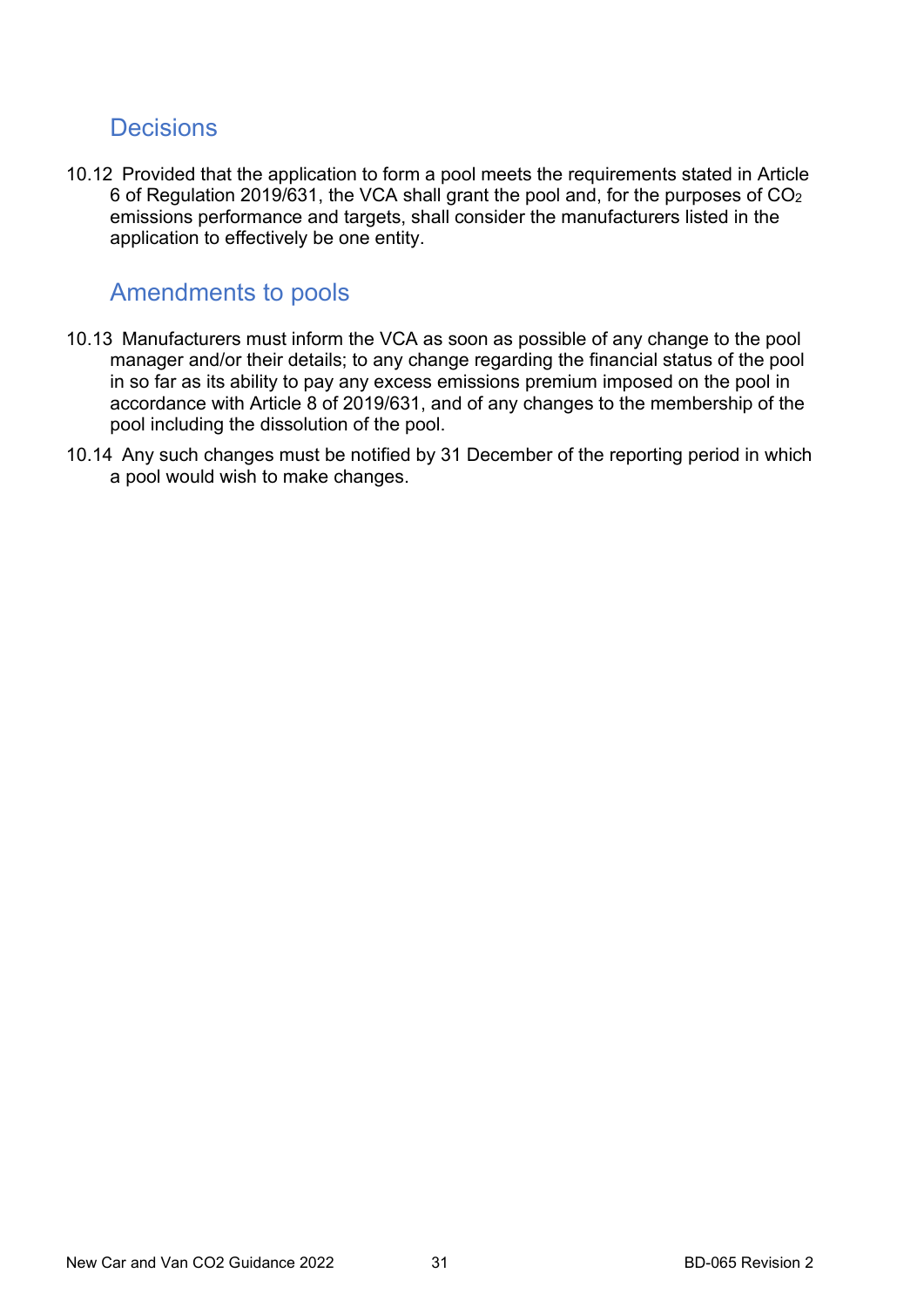## 11. Derogations

- 11.1 Manufacturers continue to be able to apply for a niche volume or small volume derogation from the overall CO<sub>2</sub> emission target.
- 11.2 Under the EU regime, manufacturers who register between 10,000 and less than 300,000 new cars a year are eligible for a niche volume derogation.
- 11.3 Manufacturers who register between 1,000 and less than 10,000 cars a year are eligible to apply for a small volume derogation. The threshold for a small volume derogation for vans is 1,000 to 22,000.
- 11.4 For both cars and vans the threshold to count as out of scope for any  $CO<sub>2</sub>$  regulation is fewer than 1,000 vehicles registered.

### Retention of EU derogation decisions

- 11.5 EU decisions relating to the granting of derogations have been retained in UK law and continue to work without amendment. Therefore, any manufacturer that had an approved EU derogation for 2021 may continue to use that same derogation in respect of their UK registrations in 2021.
- 11.6 However, all such decisions will be revoked in 2021, effective from 1 January 2022, in line with Article 10, paragraph 6 of Regulation 2019/631.
- 11.7 This will mean that any manufacturer that has an active derogation in 2021 and wishes to continue to receive a derogation in 2022, will need to reapply in the UK.
- 11.8 Any such niche derogations applied for and granted in the UK will be based on a 2007 UK baseline for cars. There is no niche volume derogation available for vans.
- 11.9 With that in mind, manufacturers that have an active EU derogation in 2021 that has been retained in UK law may also apply for a UK-derived derogation in 2021.

#### Eligibility/changes to the EU approach

- 11.10 To ensure that manufacturers continue to qualify for the same style of derogation that they have previously qualified for in the EU, the derogation thresholds have been amended by SI 2020/1418.
- 11.11 For both cars and vans, manufacturers will receive individual thresholds based on the percentage of EU sales in 2017 that occurred in the UK, and on the original EU derogation thresholds of 300,000/10,000 cars and 22,000 vans. These thresholds will not change when transitioning from a GB to UK scheme.
- 11.12 For example, if a manufacturer registered 200,000 cars in the EU in 2017, 100,000 of which were in the UK, this is a percentage of 50%. The manufacturer would then have an individual threshold of 150,000 cars (50% of 300,000) that will be used as the basis for their derogation application (should one be made).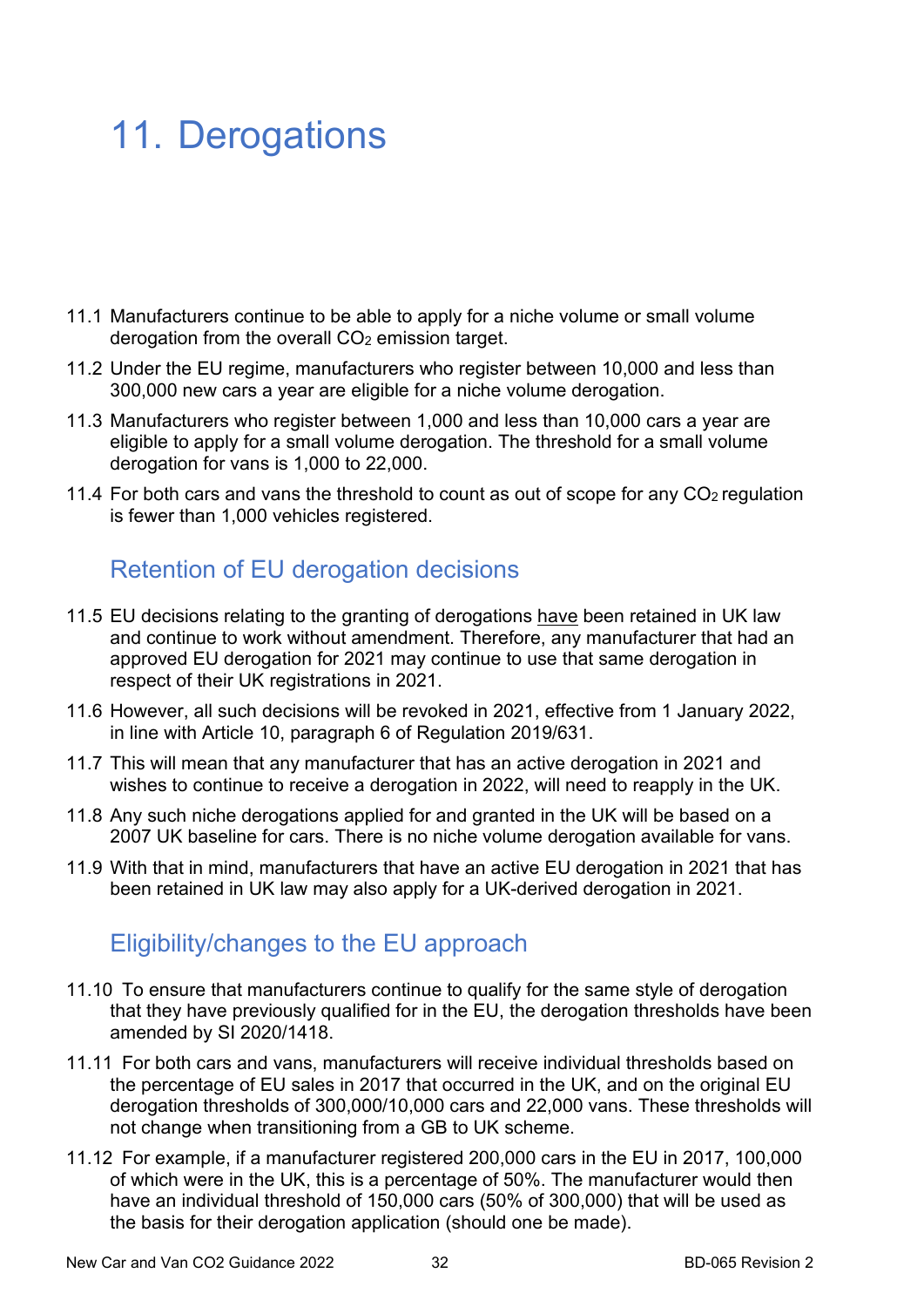- 11.13 Another example, but for vans, if a manufacturer registered 15,000 vans in the EU in 2017, 7,500 of which were in the UK, this is a percentage of 50%. The manufacturer would then have an individual threshold of 11,000 cars (50% of 22,000) that will be used as the basis for their derogation application (should one be made).
- 11.14 The formulae to work out individual manufacturer thresholds can be found in SI 2020/1418, as well as Annex B and Annex C of this document for niche volume derogations and small volume derogations respectively.
- 11.15 When calculating the thresholds for individual manufacturers, and thus eligibility for a derogation, the finalised EU dataset for 2017 will be used to derive the proportion of 2017 EU registrations that occurred in the UK. This dataset can be found at [https://www.eea.europa.eu/data-and-maps/data/co2-cars-emission-16.](https://www.eea.europa.eu/data-and-maps/data/co2-cars-emission-16)

#### Niche Volume Derogations applications

- 11.16 Applications for a niche volume derogation must be made in accordance with Article 10, paragraph 4 of Regulation 2019/631 and in accordance with Articles 3,4 and 6 of Regulation 63/2011.
- 11.17 The formulae for an individual manufacturer to calculate its niche volume derogation threshold can be found in SI 2020/1418 or Annex B.
- 11.18 Applications must be submitted before 31 October of the first year in which the derogation is requested to apply from. The first year under the UK scheme applications can be sent in is 2021. Derogations can last for up to 5 years, however due to the proposed new Uk ZEV mandate and CO<sub>2</sub> framework being brought in in 2024, the VCA will only grant a derogation upto and including 2023.
- 11.19 For any manufacturer that has a derogation in the UK that exceeds 2023 the intention is for the to be revoked once the new scheme enters into effect.
- 11.20 The VCA may request additional information if the application is deemed to be incomplete
- 11.21 Where the VCA has raised no objections within nine months of receiving a completed application, the conditions for applying for a derogation shall be deemed to be satisfied.
- 11.22 Where an application is rejected due to incompleteness or because the VCA finds the proposed emissions target is deemed to be incompatible with the manufacturer's emissions potential, another application may be made.
- 11.23 If approved, the target shall be a 45% reduction based on the manufacturer's average specific emissions of CO<sub>2</sub> for their UK fleet in 2007. If 2007 figures do not exist, the VCA shall determine an equivalent reduction target based upon the best available CO2 emission reductions technologies deployed in cars of comparable mass and taking into account the market for the type of car being manufactured.
- 11.24 This 45% reduction is based on NEDC values. The procedure for converting the NEDC-derived target to WLTP is set out in Annex I of Regulation 2019/631.
- 11.25 For clarity, when performing this conversion, EU values shall be used, as is the case with NEDC/WLTP conversion for the 95g CO₂/km target.
- 11.26 Manufacturers must inform the VCA immediately of any changes which may affect the eligibility of the derogation.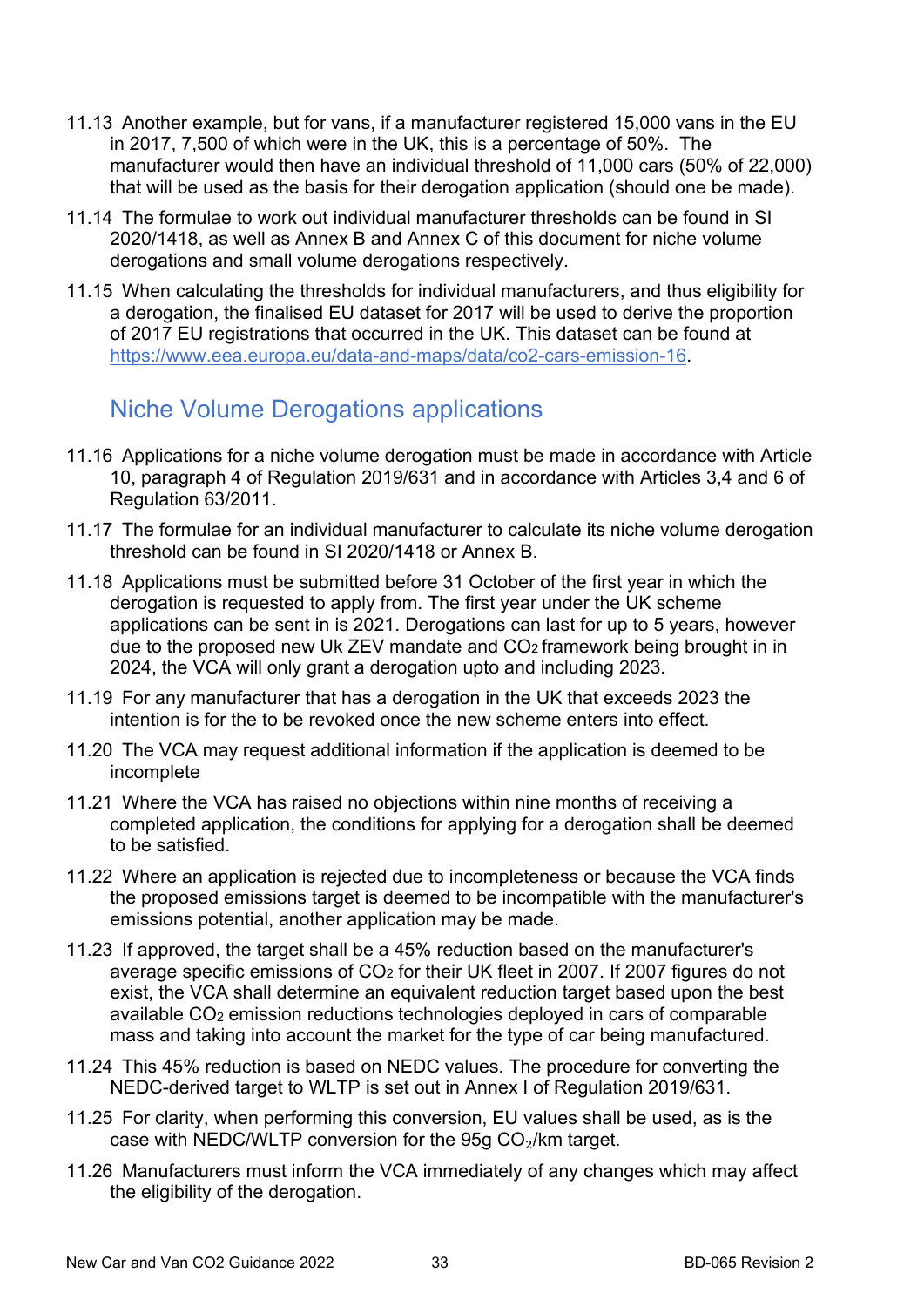- 11.27 Where the VCA considers that a manufacturer is no longer eligible for a derogation, it shall be revoked with effect from 1 January of the following reporting period. The VCA will notify the manufacturer in such circumstances.
- 11.28 You can find applications to apply for a niche volume derogation on the VCAs website [https://www.vehicle-certification-agency.gov.uk/fuel-consumption](https://www.vehicle-certification-agency.gov.uk/fuel-consumption-co2/average-emissions-monitoring/)[co2/average-emissions-monitoring/.](https://www.vehicle-certification-agency.gov.uk/fuel-consumption-co2/average-emissions-monitoring/)
- 11.29 Applications must be made to the VCA in writing and sent to Fleet Average CO2 Emissions, VCA Headquarters, 1 Eastgate Office Centre, Eastgate Road, Bristol, BS5 6XX and emailed to [fleetaverage@vca.gov.uk](mailto:fleetaverage@vca.gov.uk) and [environmental.strategy@dft.gov.uk.](mailto:environmental.strategy@dft.gov.uk)

#### Small Volume Derogations applications

- 11.30 Applications for a small volume derogation for car manufacturers must be made in accordance with Article 10, paragraph 1 of Regulation 2019/631 and in accordance with Articles 3-5 of Regulation 63/2011.
- 11.31 For vans, the application must be made in accordance with Article 10 of Regulation 2019/631, and in accordance with Articles 3-5 of Regulation 114/2013.
- 11.32 The formulae for an individual manufacturer to calculate its small volume derogation threshold can be found in Regulation 3 paragraph 29 of SI 2020/1418 (which inserts a new Annex 4 into Regulation 2019/631) or Annex C of this document.
- 11.33 Applications must be submitted before 31 October of the first year in which the derogation is requested to apply from. The first year under the UK scheme applications can be sent in is 2021. Derogations can last for up to 5 years, however due to the proposed new UK ZEV regime mandate and CO<sub>2</sub> framework being brought in in 2024, the VCA will only grant a derogation up to and including 2023.
- 11.34 For any manufacturer that has a derogation in the UK that exceeds 2023 the intention is for the to be revoked once the new scheme enters into effect.
- 11.35 The VCA may request additional information if the application is deemed to be incomplete.
- 11.36 Where the VCA has raised no objections within 9 months of receiving a completed application, the conditions for applying for a derogation shall be deemed to be satisfied.
- 11.37 Where an application is rejected due to incompleteness or because the VCA finds the proposed the proposed emissions target is deemed to be incompatible with the manufacturer's emissions potential, another application may be made.
- 11.38 If approved, the target shall be as agreed between the manufacturer and the VCA. The VCA shall assess the proposed  $CO<sub>2</sub>$  emissions target based upon the manufacturer's reduction potential (both economic and technological) and based upon the characteristics of the market for the type of vehicle manufactured.
- 11.39 As this will be a bespoke target, no conversion is required, as the target will be set using WLTP values.
- 11.40 However, for existing EU-derived targets in 2021, these will be converted in the same manner as niche-volume derogated targets, using the full EU dataset.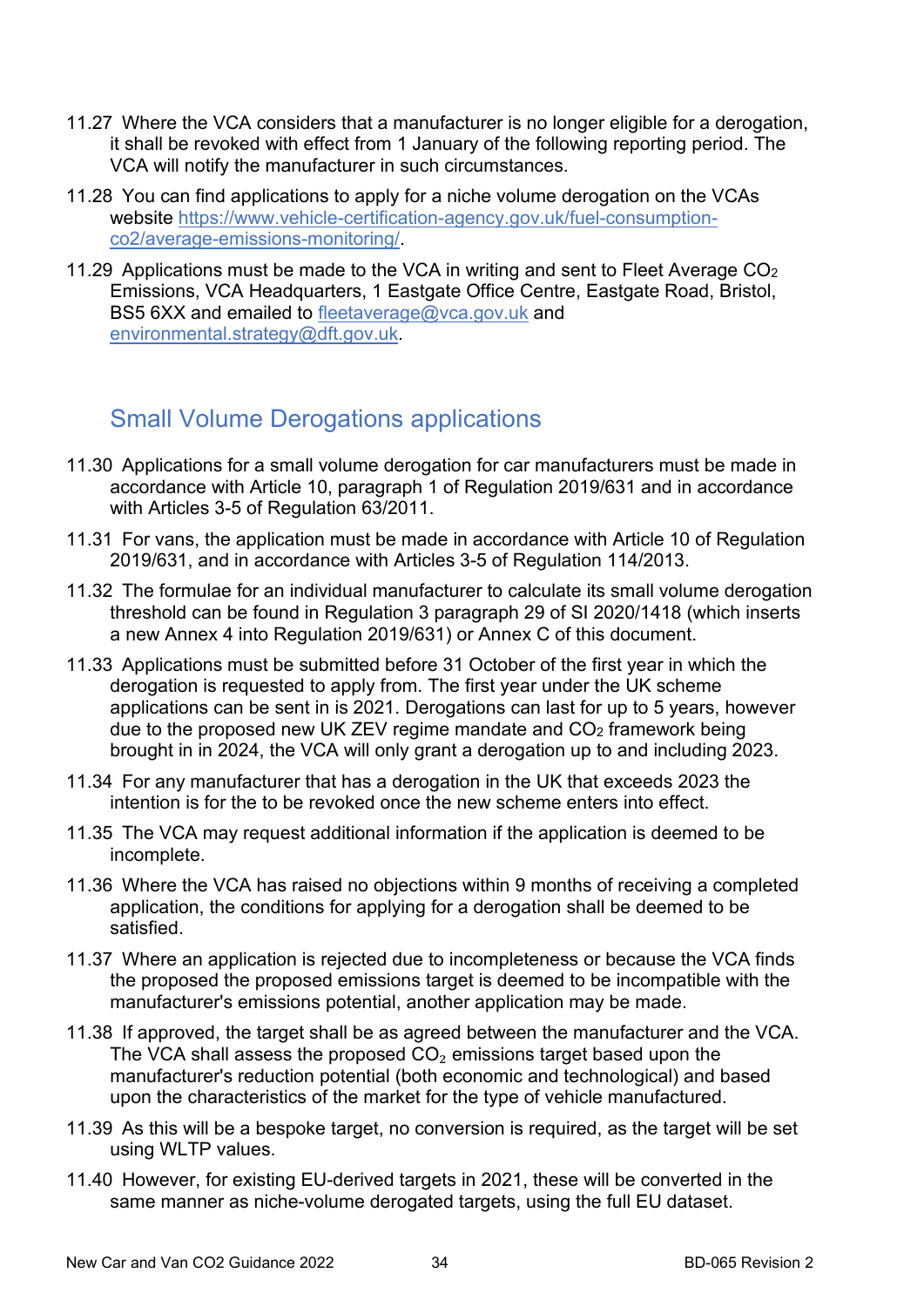- 11.41 Manufacturers must inform the VCA immediately of any changes which may affect the eligibility of the derogation.
- 11.42 Where the VCA considers that a manufacturer is no longer eligible for a derogation, it will be revoked with effect from 1 January of the following reporting period. The VCA will notify the manufacturer in such circumstances.
- 11.43 You can find applications to apply for a niche volume derogation on the VCAs website [https://www.vehicle-certification-agency.gov.uk/fuel-consumption](https://www.vehicle-certification-agency.gov.uk/fuel-consumption-co2/average-emissions-monitoring)[co2/average-emissions-monitoring.](https://www.vehicle-certification-agency.gov.uk/fuel-consumption-co2/average-emissions-monitoring)
- 11.44 Applications must be made to the VCA in writing and sent to Fleet Average CO2 Emissions, VCA Headquarters, 1 Eastgate Office Centre, Eastgate Road, Bristol, BS5 6XX and emailed to [fleetaverage@vca.gov.uk](mailto:fleetaverage@vca.gov.uk) and [environmental.strategy@dft.gov.uk.](mailto:environmental.strategy@dft.gov.uk)

### De Minimis Threshold

- 11.45 Although, the derogation thresholds have been amended for the UK-only regulation, the de minimis threshold has not been amended.
- 11.46 Therefore, the de minimis threshold will remain at 1,000 vehicles for both cars and vans.
- 11.47 Any manufacturer registering fewer than 1,000 vehicles in a calendar year shall be deemed to be out of scope of the regulation, unless that manufacturer is part of an agreed pool.
- 11.48 Any pool registering fewer than 1,000 vehicles in a calendar year shall be deemed out of scope of the regulation if that pool as a whole has registered fewer than 1,000 vehicles.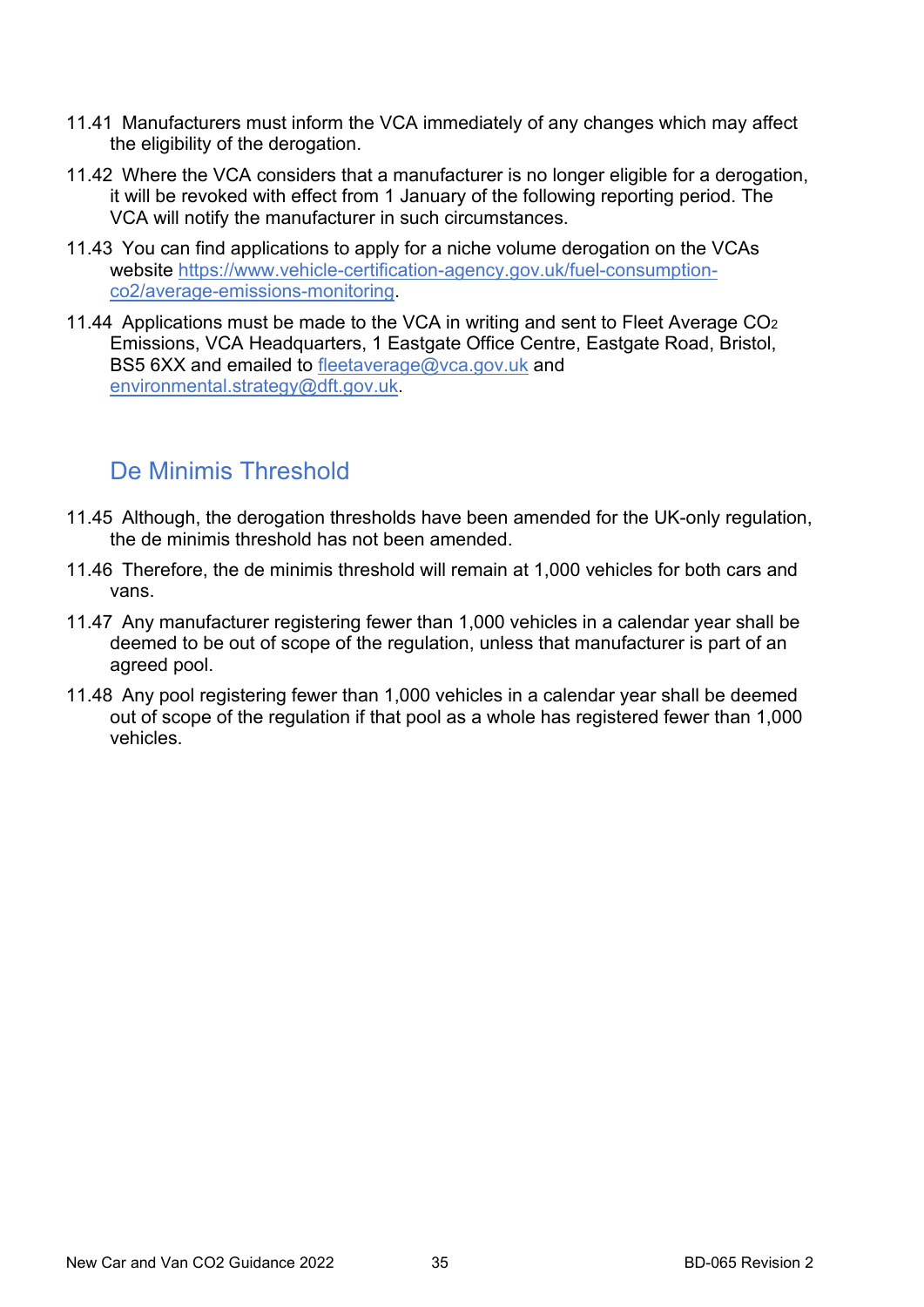## 12. Future Amendments on existing CO<sub>2</sub> regime

12.1 This regulation is now in force; however, changes may be needed to ensure that the regulations keep pace with change to both the UK vehicle market and to wider legislation.

#### Future amendments

- 12.2 A number of legislative changes are planned for 2022 to ensure the regulations continue to operate as intended. Changes will include, but are not limited to:
	- Article 14 (1) of 2019/631 requires the average mass of a van, the  $M_0$  value, used in  $CO<sub>2</sub>$  target calculations for 2024 to be updated by 31 October 2022. The M<sub>0</sub> value is updated every 3 years in order to reflect the average mass of all relevant vehicles registered over the previous 3 years. This allows the regulation to keep pace with changes to the make-up of the UK vehicle market. To note: For any M<sub>0</sub> adjustment that is due to use the 2021 dataset, it should be noted that cars/vans registered in Northern Ireland between 1 January and 31 August 2021 will not be taken into account for this adjustment, as these vehicles will remain out of scope of the regulation.
	- Annex III of 2019/631 requires the average body mass of a multi-stage van, the  $B_0$ value, used to calculate CO2 emission from incomplete base vehicles to be updated by 31 October 2021. This value will be updated in 2022 following the EU publishing the final car and van  $CO<sub>2</sub>$  dataset for 2020. The new  $B<sub>0</sub>$  value will be used in  $CO<sub>2</sub>$ emission calculations in the years 2022 to 2024.
	- Eco-innovations that were approved prior to the end of the transition period have been retained into UK law. While most have been corrected to ensure they function in a UK context, a small number of eco-innovations (published just before the end of the transition period) were not. These decisions need to be amended to ensure they function in a UK context.
	- Article 12 of 2019/631 obligates the UK Government to collect and report on real world CO<sub>2</sub> emissions data such as fuel consumption starting with vehicles registered in 2021.The UK Government intends to legislate for how this data should be collected in 2022.
- In line with Article 7 (10) evaluate the possibility of developing a methodology for the assessment and reporting of full life cycle  $CO<sub>2</sub>$  emissions of a car and van by no later than 2023.
- In line with Article 13 to develop a system to verify  $CO<sub>2</sub>$  emissions for vehicles in service.
- In line with Article 15 of Regulation 2019/631, the Government is required to review the effectiveness of this legislation in 2023.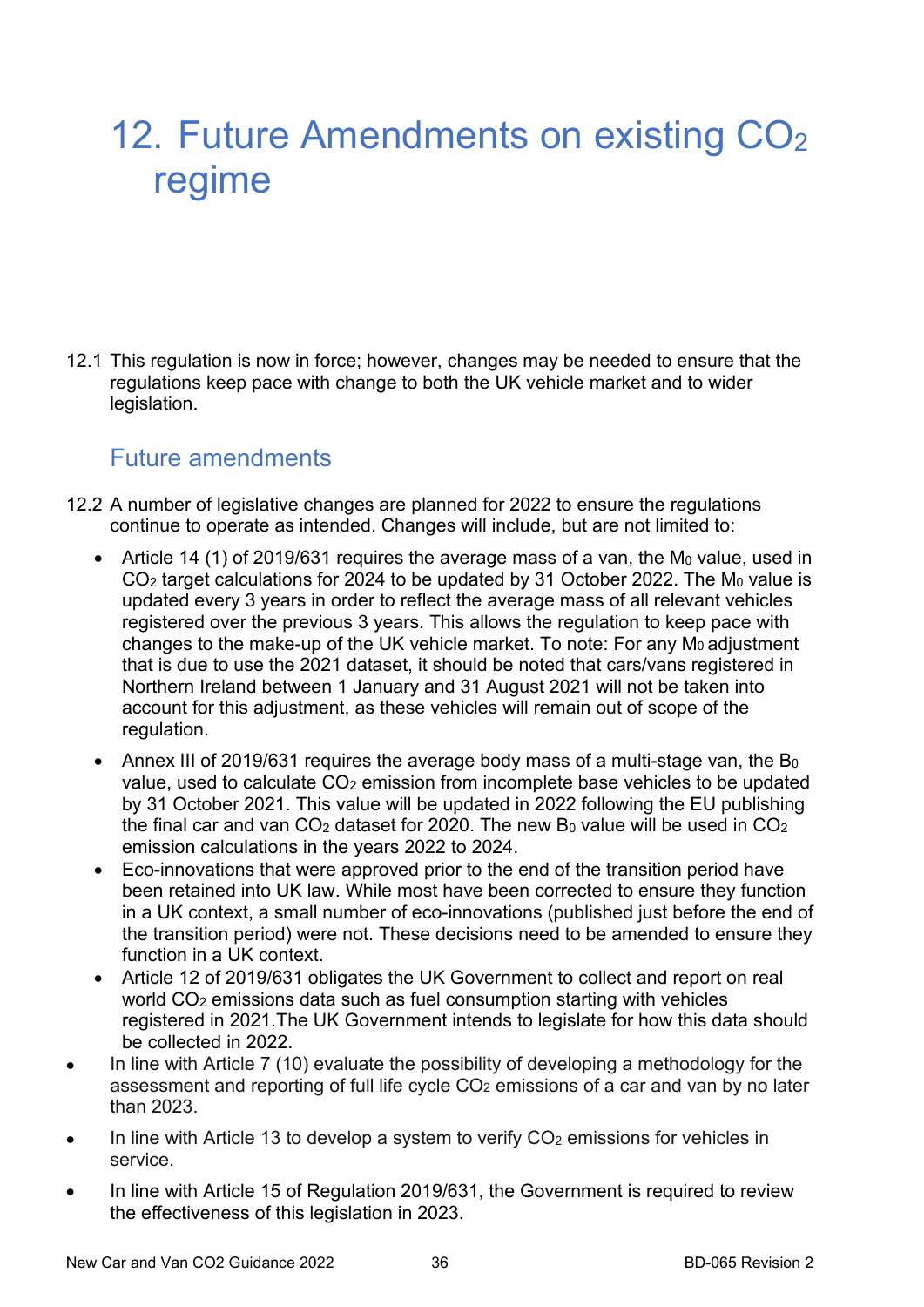## 13. New regulatory  $CO<sub>2</sub>$  regime

- 13.1 On 14 July 2021 the UK Government published the "*Green Paper on a New Road Vehicle CO2 Emissions Regulatory Framework for the United Kingdom[1"](#page-36-0)*. This paper consulted on what future regulatory CO2 regime the UK will adopt in order to enforce the already agreed phase out dates of 2030 for new petrol and diesel cars and vans, and 2035 for all new non-zero emission cars and vans.
- 13.2 The Green paper also consulted on the definition of significant zero emission capability (SZEC). The definition of SZEC will determine the specification of cars and vans that can be sold between 2030 and 2035.
- 13.3 On 19 October 2021, in the Net Zero Strategy<sup>2</sup>, it was announced the UK Government will adopt a zero-emission vehicle (ZEV) mandate for its future regulatory CO2 regime. A ZEV mandate will require that a certain percentage of manufacturer sales each year are zero emission, increasing from 2024 to 100% in 2035.
- 13.4 Further consultation on the specific design of the ZEV Mandate regulation will take place in 2022.
- 13.5 All of the policy on the existing CO<sub>2</sub> regime, as outlined in this guidance document, is subject to review and may change one the new regime enters into force.

<span id="page-36-0"></span><sup>1</sup> https://assets.publishing.service.gov.uk/government/uploads/system/uploads/attachment\_data/file/1007466/green-paper-on-a-newroad-vehicle-CO2-emissions-regulatory-framework-for-the-United-Kingdom-web-version.pdf

<span id="page-36-1"></span><sup>2</sup> <https://www.gov.uk/government/publications/net-zero-strategy>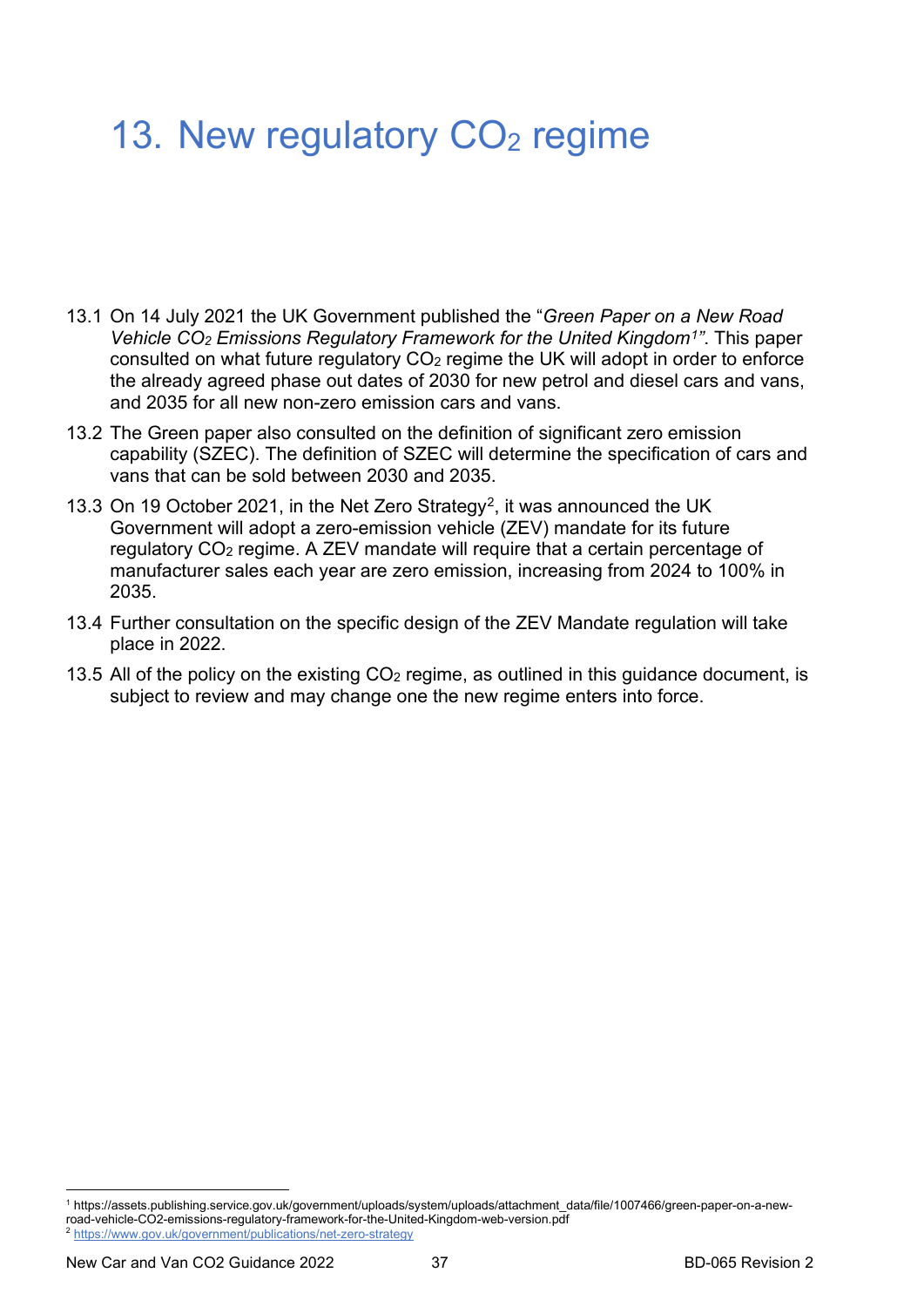### 14. Contacts

### DfT Contacts

- 14.1 DfT officials can be contacted regarding any aspect of the legislation or the policy of the regulations.
- 14.2 The lead division in the DfT overseeing the Regulations is the Environment Strategy team. They can be contacted at [environmental.strategy@dft.gov.uk](mailto:environmental.strategy@dft.gov.uk)

#### VCA Contacts

- 14.3 VCA officials can be contacted regarding the enforcement of the regulation.
- 14.4 The lead team at the VCA is Corporate Affairs. They can be contacted at [fleetaverage@vca.gov.uk](mailto:fleetaverage@vca.gov.uk)

### DVLA Contacts

- 14.5 The DVLA can be contacted regarding the collection of registrations data.
- 14.6 They can be contacted using the Basecamp facility. All manufacturers who register vehicles should have access to this forum.
- 14.7 Alternatively, they can be contacted at [VED.Reform@dvla.gov.uk](mailto:VED.Reform@dvla.gov.uk)

### Vehicles Statistics

- 14.8 The Vehicle Statistics team are responsible for collating registrations information from the DVLA and reporting an initial dataset to the VCA.
- 14.9 They can be contacted at vehicles.stats@dft.gov.uk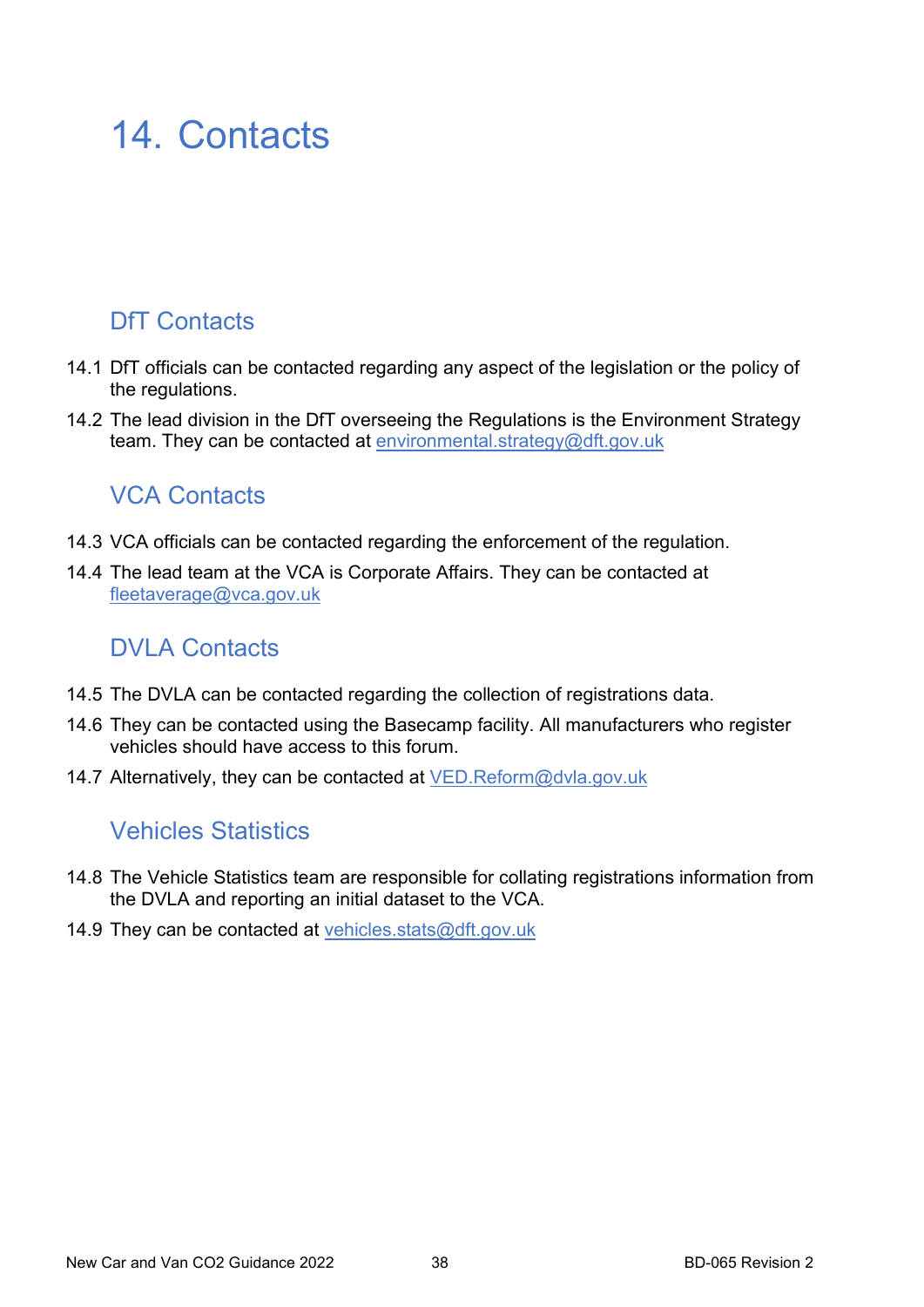## 15. Annex A – Information flowchart

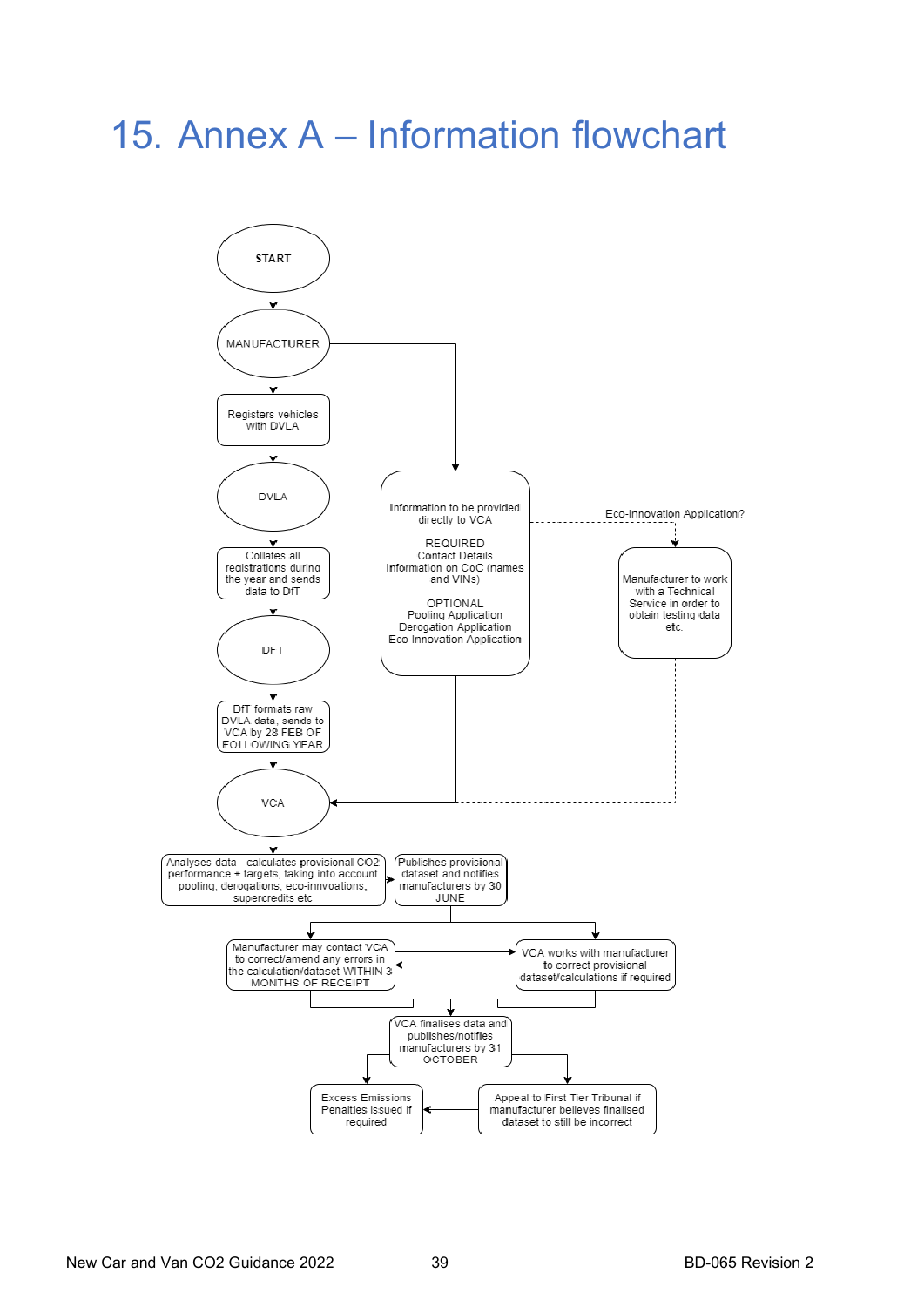### 16. Annex B – Niche volume derogation thresholds

#### **Niche volume derogation thresholds**

- 15.1. For each of the years from 2020 to 2024<sup>1</sup>—
- (a) the niche volume derogation threshold in relation to a manufacturer that was responsible for new passenger cars registered in both the United Kingdom and in an EEA state in the period beginning with 1 January 2017 and ending with 31 December 2017 ("the relevant period") is:

$$
\frac{UK}{EEA} \times 300,000
$$

where:

\_\_\_\_\_\_\_\_\_\_\_\_\_\_\_\_\_\_

"EEA" is the number of new passenger cars registered in an EEA state in the relevant period for which that manufacturer was responsible, and

"UK" is the number of new passenger cars registered in the United Kingdom in the relevant period for which that manufacturer was responsible,

(b) the niche volume derogation threshold in relation to a manufacturer not falling within point (a) is 50,000.

<sup>1</sup> The VCA will only approve derogations up until and including 2023 due to the new regime entering into force in 2024.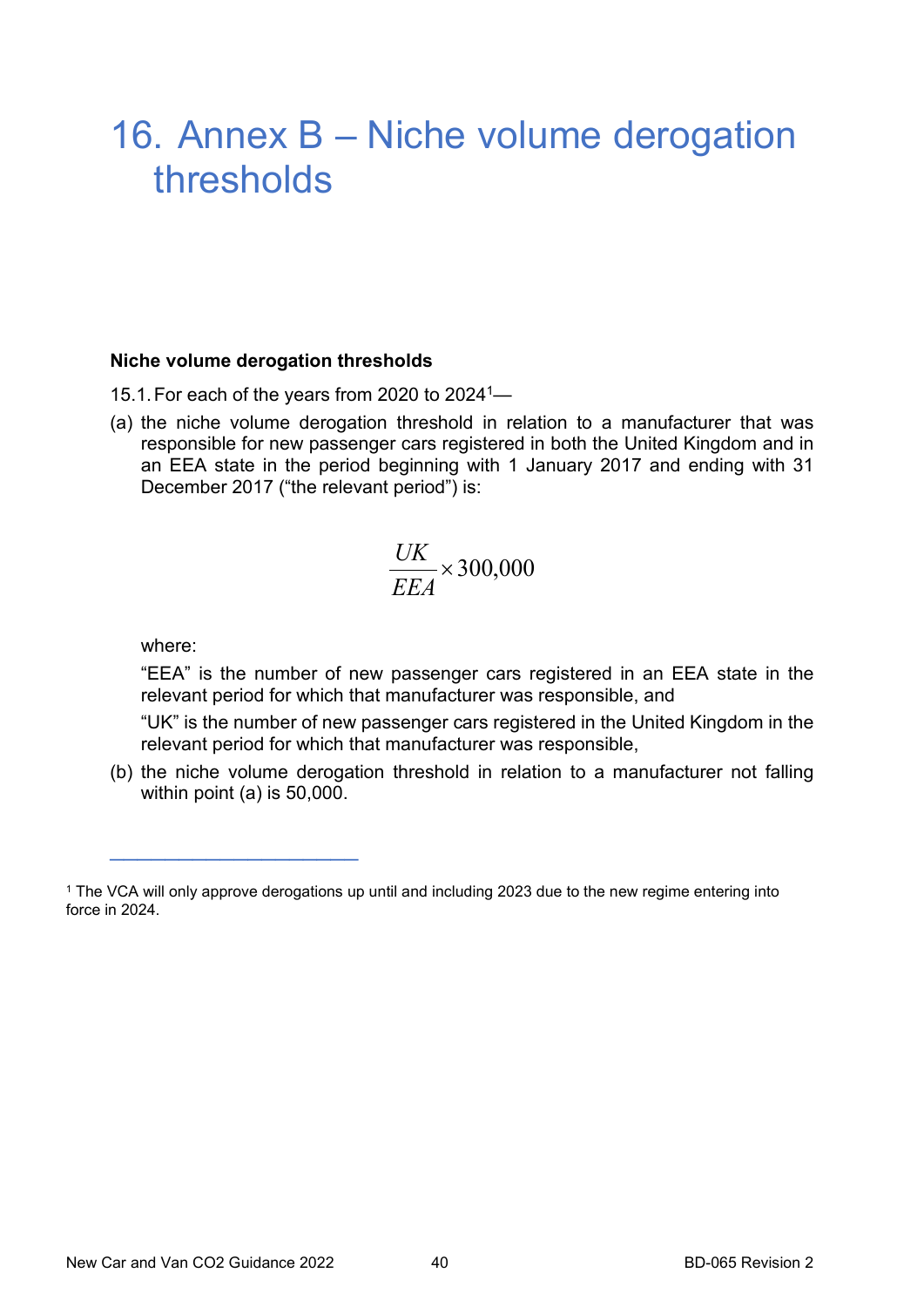### 17. Annex C – Small volume derogation thresholds

#### **Small volume derogation thresholds**

- 16.1.For each of the years from 2020 to 20242—
- (a) the small volume derogation threshold in relation to a manufacturer that was responsible for new passenger cars registered in both the United Kingdom and in an EEA state in the period beginning with 1 January 2017 and ending with 31 December 2017 ("the relevant period") is:

$$
\frac{UK}{EEA} \times 10,000
$$

where:

"EEA" is the number of new passenger cars registered in an EEA state in the relevant period for which that manufacturer was responsible, and

"UK" is the number of new passenger cars registered in the United Kingdom in the relevant period for which that manufacturer was responsible,

- (b) the small volume derogation threshold in relation to a manufacturer not falling within point (a) is 1,700,
- (c) the small volume derogation threshold in relation to a manufacturer that was responsible for new light commercial vehicles registered in both the United Kingdom and in an EEA state in the period beginning with 1 January 2017 and ending with 31 December 2017 ("the relevant period") is:

$$
\frac{UK}{EEA} \times 22,000
$$

where:

"EEA" is the number of new light commercial vehicles registered in an EEA state in the relevant period for which that manufacturer was responsible, and

"UK" is the number of new light commercial vehicles registered in the United Kingdom in the relevant period for which that manufacturer was responsible,

(d) the small volume derogation threshold in relation to a manufacturer not falling within point (c) is 4,300.